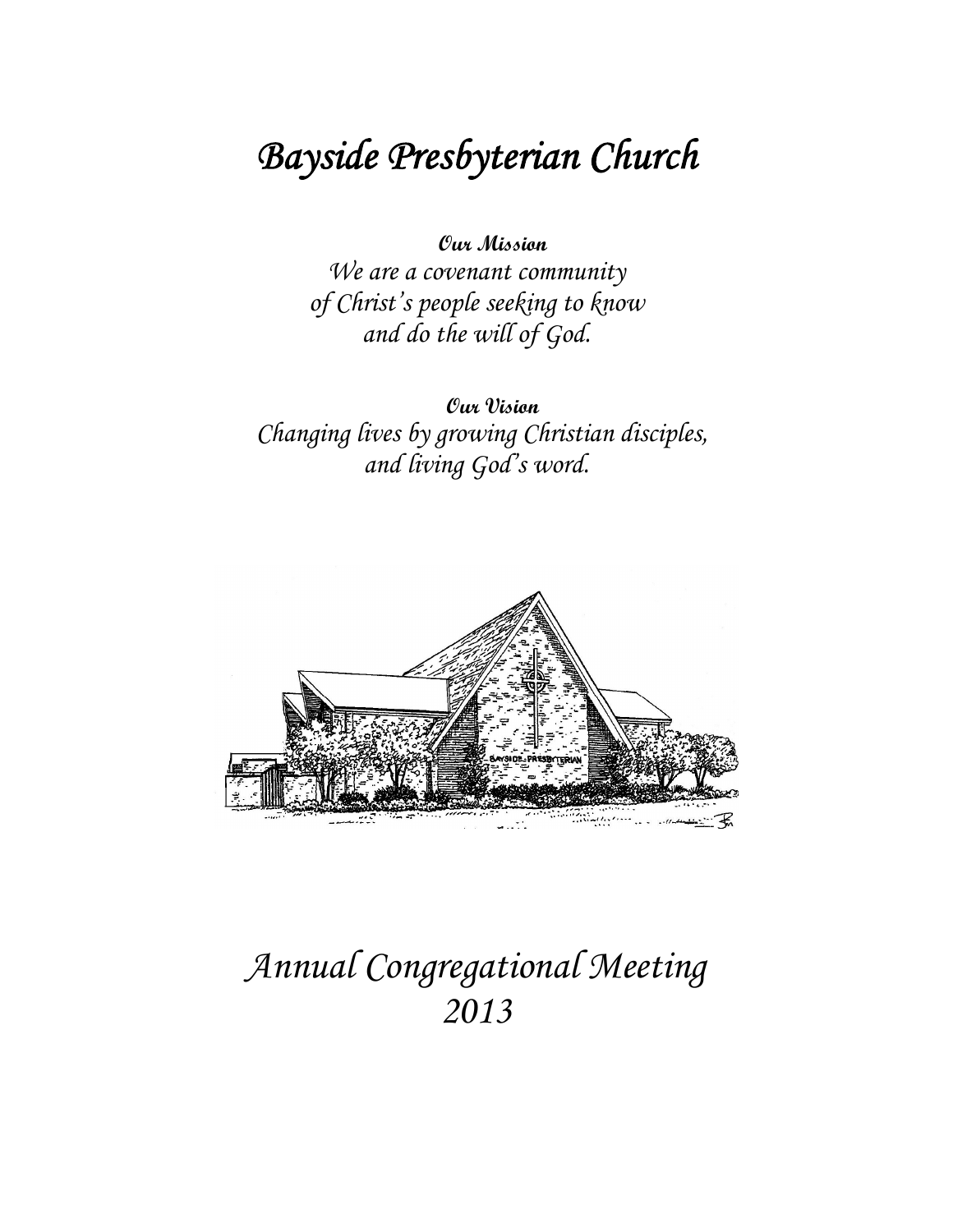## **Index**

| <b>Congregational Meeting Agenda</b>                 | $\boldsymbol{2}$        |
|------------------------------------------------------|-------------------------|
| <b>Mission Statement and Vision Statement</b>        | $\mathbf{3}$            |
| <b>Outgoing Elders, Circle of the Saints</b>         | $\overline{\mathbf{4}}$ |
| <b>Statistics and Budget</b>                         | 5                       |
| <b>Churchwide Nominating Committee</b>               | 6                       |
| <b>Terms of Call</b>                                 | 7                       |
| <b>Report of the Pastor/Head of Staff</b>            | 8                       |
| <b>Report of the Director of Music Ministries</b>    | 9                       |
| <b>Report of the Preschool Director</b>              | 10                      |
| <b>Ministry Reports</b>                              |                         |
| <b>Administrative Support</b>                        | 11                      |
| <b>Christian Education</b>                           | $12 - 13$               |
| <b>Community Service</b>                             | 14                      |
| <b>Congregational Care</b>                           | 15                      |
| Evangelism                                           | $16-17$                 |
| <b>Property</b>                                      | 18                      |
| <b>Stewardship</b>                                   | 19                      |
| <b>Endowment Committee</b>                           | 20                      |
| <b>Witness</b>                                       | 21                      |
| Worship                                              | 22                      |
| <b>Presbyterian Men</b>                              | 23                      |
| <b>Presbyterian Women</b>                            | 24                      |
| Roster (Session, Clerk, Trustees, PEVA Commissioner) | $25 - 27$               |

#### **Supplements**

- 1. Bayside Presbyterian Church Bylaws
- 2. Bayside Presbyterian Church Manual of Administrative Operations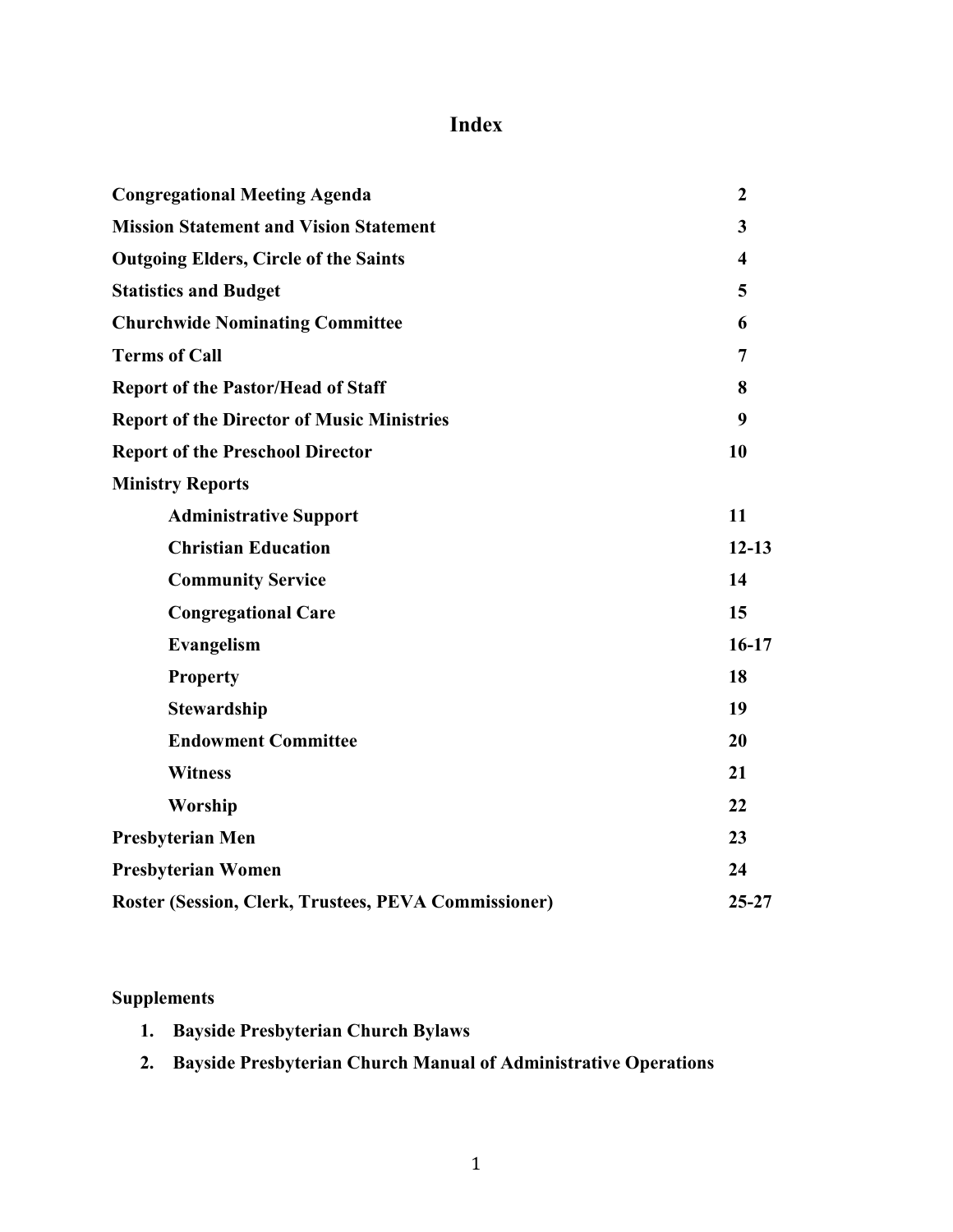**Bayside Presbyterian Church Congregational Meeting Agenda** 

#### **Sunday, February 3**  $11:15$  am

- I. **Call to Order**
- II. **Opening Prayer**
- Ш. **Declaration of Quorum**
- IV. **Purpose of Meeting**
- $V_{\bullet}$ **Items of Business** 
	- a. Statistics
	- b. Budget
	- c. Churchwide Nominating Committee
	- d. Terms of Call

(informational purposes only)

- e. Bayside Presbyterian Church Bylaws
- f. **Bayside Presbyterian Church Manual of Administrative Operations**
- VI. **Reports of Bayside Directors**
- VII. **Reports of Church Ministries**
- **VIII.** Other Business
- $IX.$ **Adjournment and Closing Prayer**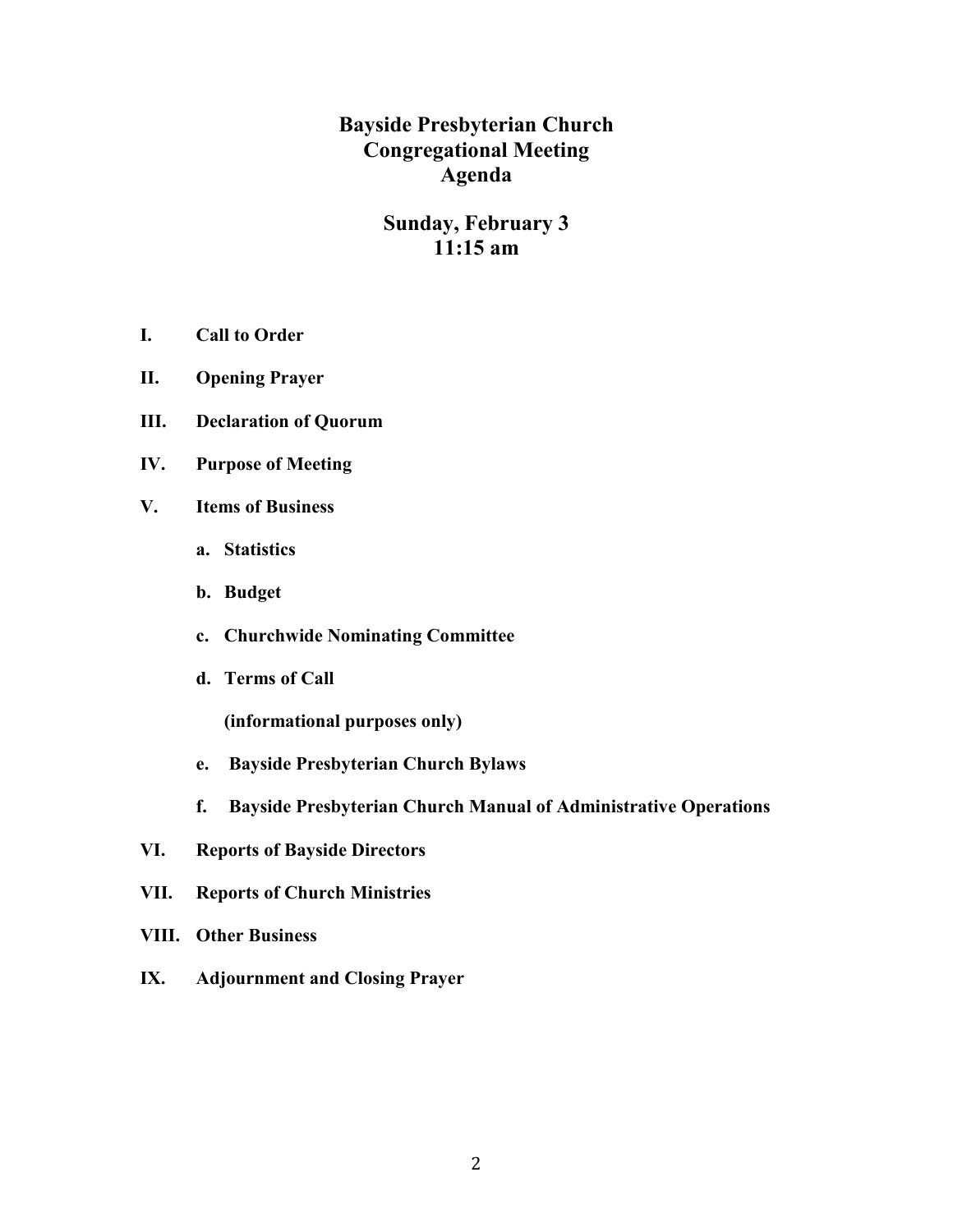#### Our Mission We are a covenant community of Christ's people seeking to know and to do the will of God.

#### Oux Vision Changing lives by growing Christian disciples, and living God's word.

We are led by Jesus Christ, the head of the Church, who challenges us to live into his **Great Commission:** 

"Go therefore and make disciples of all nations, baptizing them in the name of the Father and of the Son and of the Holy Spirit, and teaching them to observe all things that I have commanded you." Matthew 28:19-20

#### and his Great Commandment:

"You shall love the Lord your God with all your heart, and with all your soul, and with all your mind, and with all your strength. Love your neighbor as yourself." Mark 12:29-31

Christ calls us to respond to his challenges by using the resources with which God has blessed us

#### We believe we are called:

To participate in meaningful worship. (Worship Ministry) To grow in knowledge of God and self.

- (Christian Education Ministry)
- To provide a supportive, loving, and caring ministry.
	- (Congregational Care Ministry)
- To proclaim God's healing and reconciling love here and around the world. (Evangelism Ministry)

To reach out and serve others in word and deed. (Community Service Ministry, Witness Ministry)

To exercise good stewardship of God's creation and blessings. (Administrative Support Ministry, Property Ministry, Stewardship Ministry)

*સર્વેશ્વેશ્વરોશ્વેશ્વેશ્વેશ્વરો*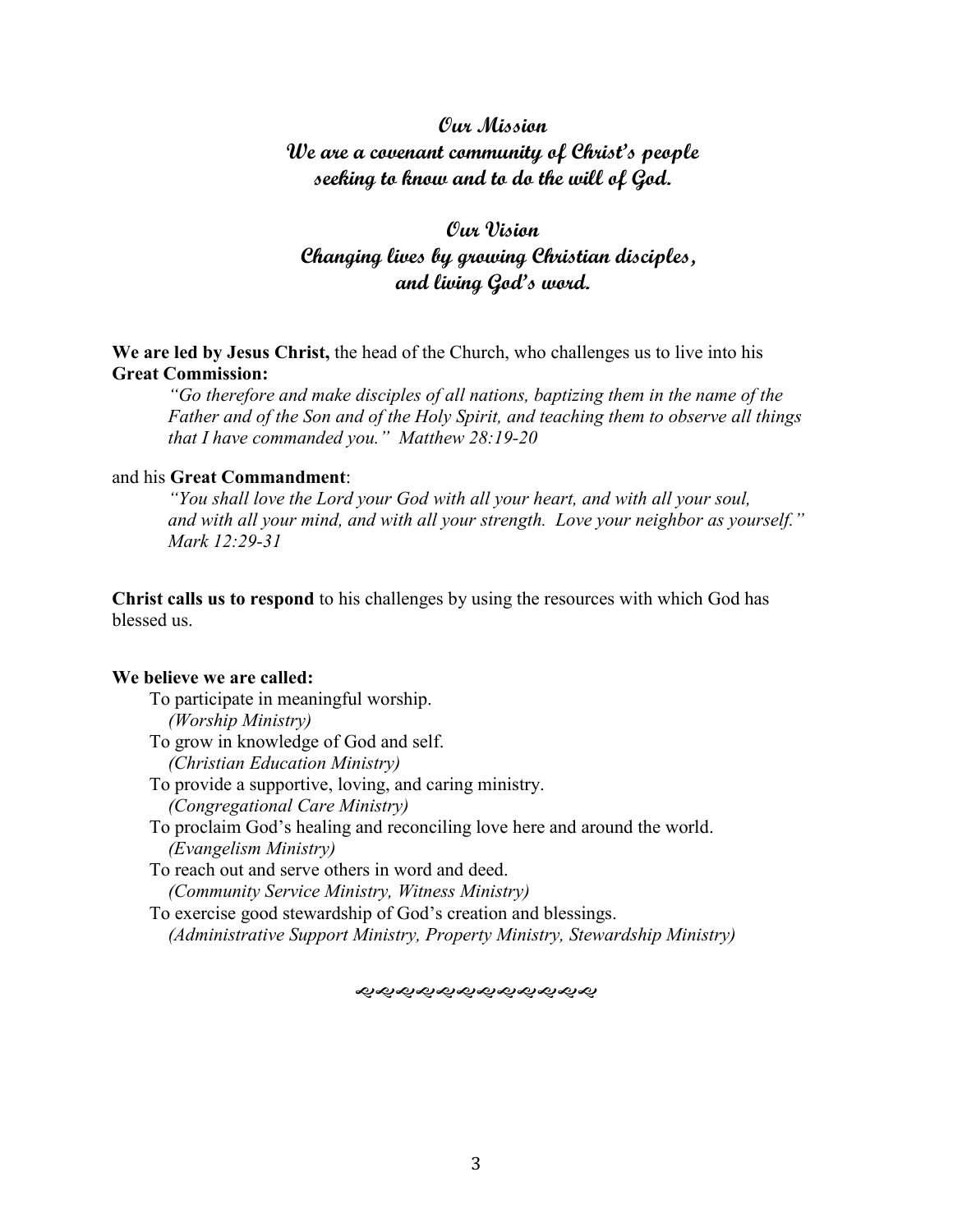The Book of Order notes that, "congregations should elect persons of wisdom and maturity of faith, having demonstrated skills in leadership and being compassionate in spirit." Bayside has a rich tradition of elders sharing their gifts and serving well. We express our heartfelt thanks to Ann Baker, Clancy Holland, John Jeffcoat, Amanda Long, Marie Parr, and Walter Martin, for hearing God's call and responding with faithful service. Elder George Zuidema served faithfully until joining the circle of the saints. "Well done, good and faithful servant." (Matthew 25:23a) Elder Jim Watrous served faithfully until he relocated to North Carolina, and Youth Elder, *Guy Rawls* served a one year term, ending in September of 2012. We give thanks to God for how they all shared their time and talents.

#### **Circle of the Saints**

Eternal God, we praise your name for these and all your servants who have kept the faith, finished their course, and are at rest in you. Help us to abide in their fellowship and to follow their example, that, with them, we may share the feast that Christ has prepared for us all. We trust that you are with us always, O God, in our grief and our celebration. In the name of Jesus Christ, in whom love lives forever we pray. Amen.

> Kathryn Brockman Marian (Billie) Childress **Ruth Cole** Catherine Cook Jane Curtis Joseph Ficarra **Edwin Gearhart** James Miracle Mollie Naismith William (Bill) Pennypacker Sondra Rose Josephus Smith **Shirley Terry** George Zuidema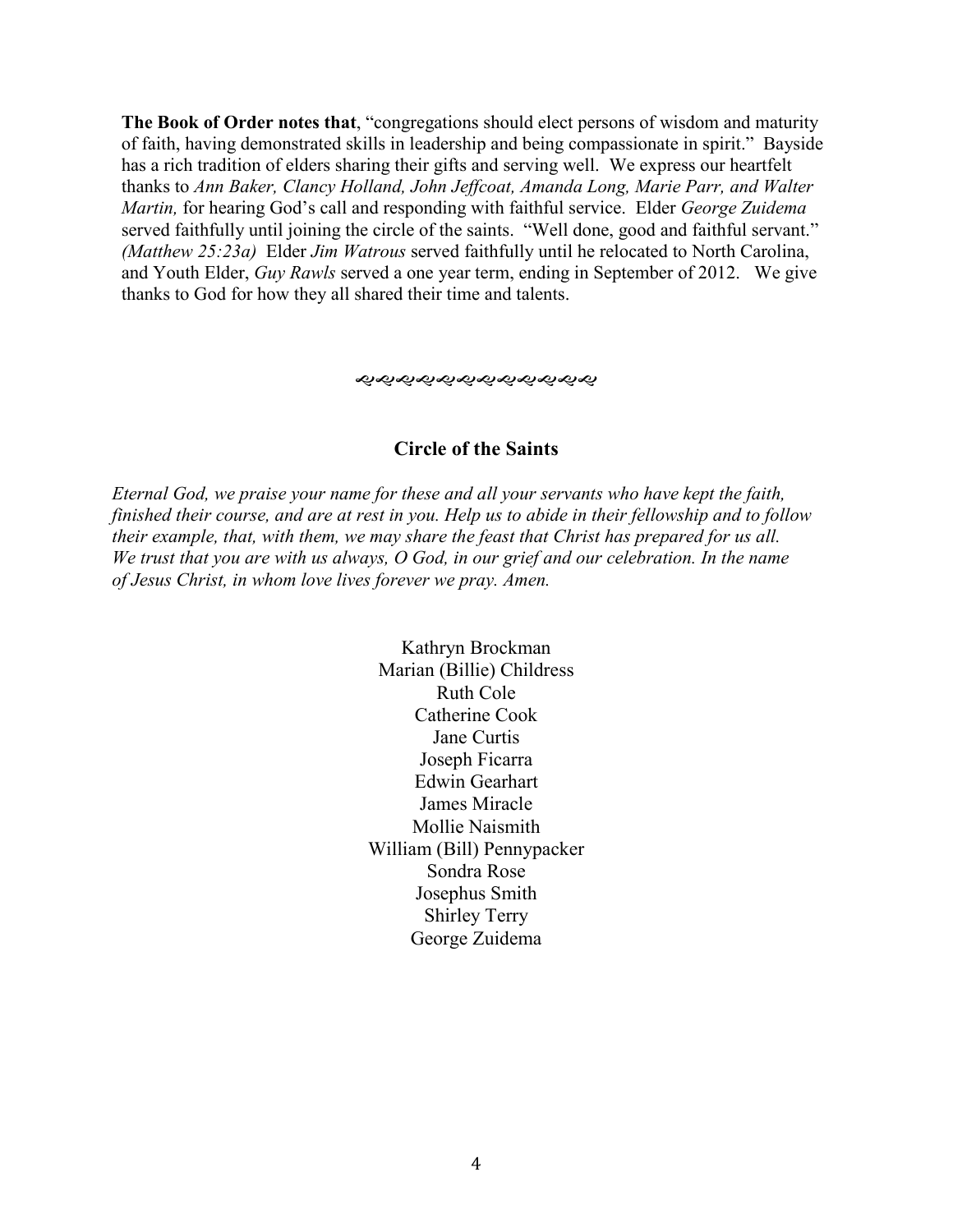## **Statistics and Budget**

| <b>Membership</b>             |    |     |
|-------------------------------|----|-----|
| <b>Prior Active Members</b>   |    | 824 |
| Gains                         |    |     |
| <b>Youth Confirmation</b>     | 13 |     |
| New Adult Members             | 9  | 22  |
| Losses                        |    |     |
| Transfers/Inactives           | 14 |     |
| Deaths                        | 14 | 28  |
| <b>Current Active Members</b> |    | 818 |
| <b>Baptisms</b>               |    |     |
| Infant                        |    |     |

### Results of the 2012 Stewardship Campaign

| <b>Estimates of Giving</b> | 194       |
|----------------------------|-----------|
| Estimated Income (2013)    | \$681,933 |

### **Budget**

|                               | 2012 Budget | 2012 Actual | 2013 Budget |
|-------------------------------|-------------|-------------|-------------|
| <b>Estimates of Giving</b>    | \$648,280   | \$664,551   | \$681,933   |
| Other Income                  | 140,620     | 142,945     | 93,540      |
| <b>Total</b>                  | \$788,900   | \$807,496   | \$775,473   |
| <b>Ministry Budgets</b>       |             |             |             |
| <b>Administrative Support</b> | 550,000     | 520,474     | 550,000     |
| <b>Christian Education</b>    | 16,500      | 15,742      | 16,500      |
| <b>Community Service</b>      | 28,000      | 27,847      | 28,000      |
| Congregational Care           | 3,000       | 3,395       | 3,000       |
| Evangelism                    | 6,000       | 3,448       | 6,000       |
| Property                      | 87,350      | 82,906      | 87,350      |
| Session                       | 1,000       | 696         | 1,000       |
| Stewardship                   | 5,550       | 3,909       | 5,550       |
| Witness                       | 75,650      | 74,103      | 75,650      |
| Worship                       | 15,850      | 11,900      | 27,850      |
| <b>Total</b>                  | \$788,900   | \$744,420   | \$800,900   |

| <b>Mission Giving</b>                         |              |
|-----------------------------------------------|--------------|
| Validated Mission – Presbyterian Church (USA) | 70,050<br>S. |
| <b>Local Mission</b>                          | 37,846       |
| Other Mission                                 | 46,156       |
| Theological Education Fund                    | 3,000        |
|                                               | \$157,052    |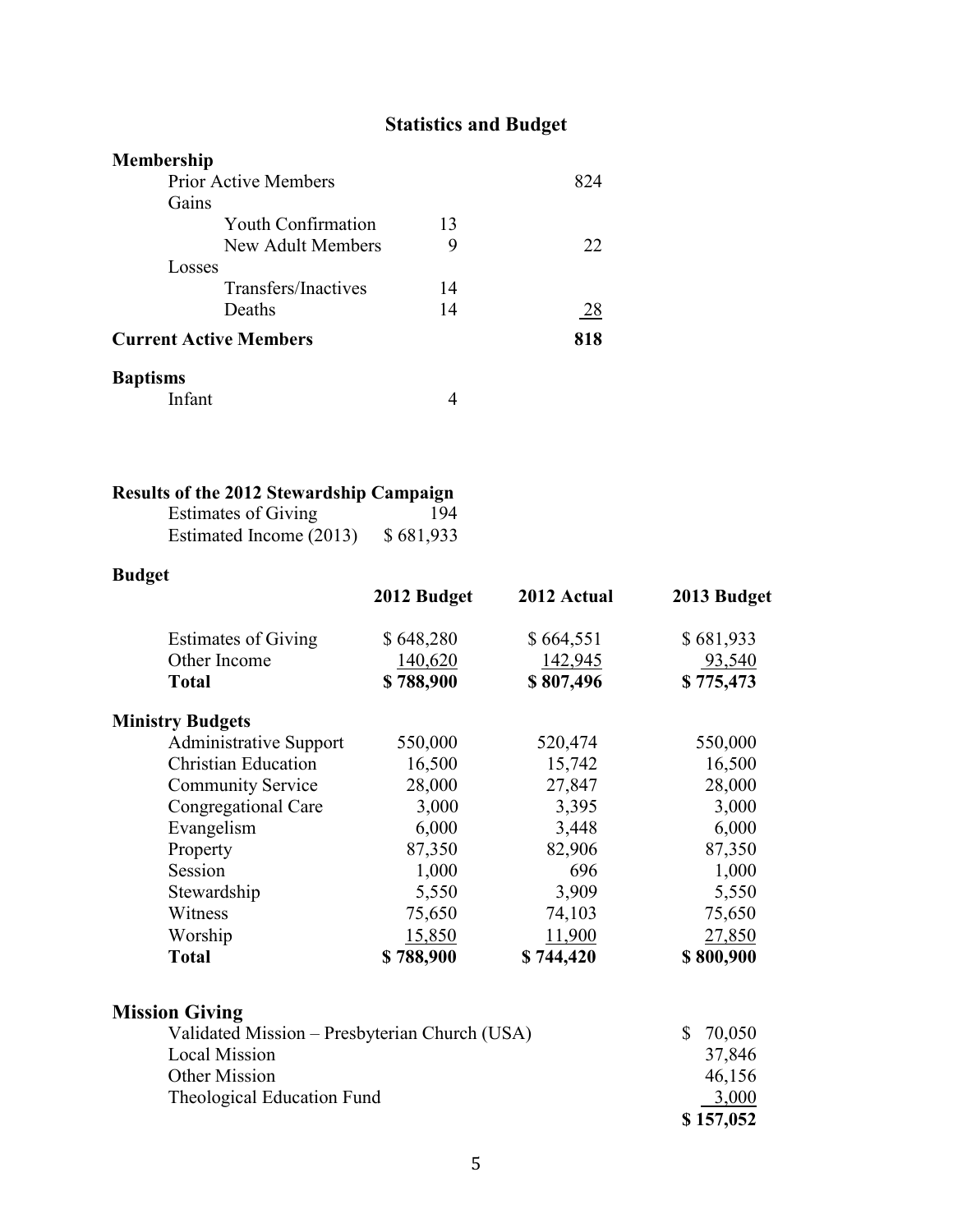#### **Churchwide Nominating Committee** 2013

"Ruling elders and deacons shall be nominated by a committee elected by the congregation, drawn from and representative of its membership. Congregations may provide by their own rule for a congregational nominating committee, provided that the committee shall consist of at least three active members of the congregation, and shall include at least one ruling elder who is currently serving on the session. The pastor shall serve ex officio and without vote."  $(Book of Order G-2.0401)$ 

| Janet Baker               | Congregation at Large          |
|---------------------------|--------------------------------|
| Gary Crossman             | Session                        |
| Louise Gordon             | Congregation at Large          |
| Patrick Long              | Session (Youth Representative) |
| Ashley McLeod             | Presbyterian Women             |
| Janet Straddeck           | Session                        |
| Chris Viano               | Presbyterian Men               |
| Rev. Dr. David N. Rollins | Pastor (Ex Officio)            |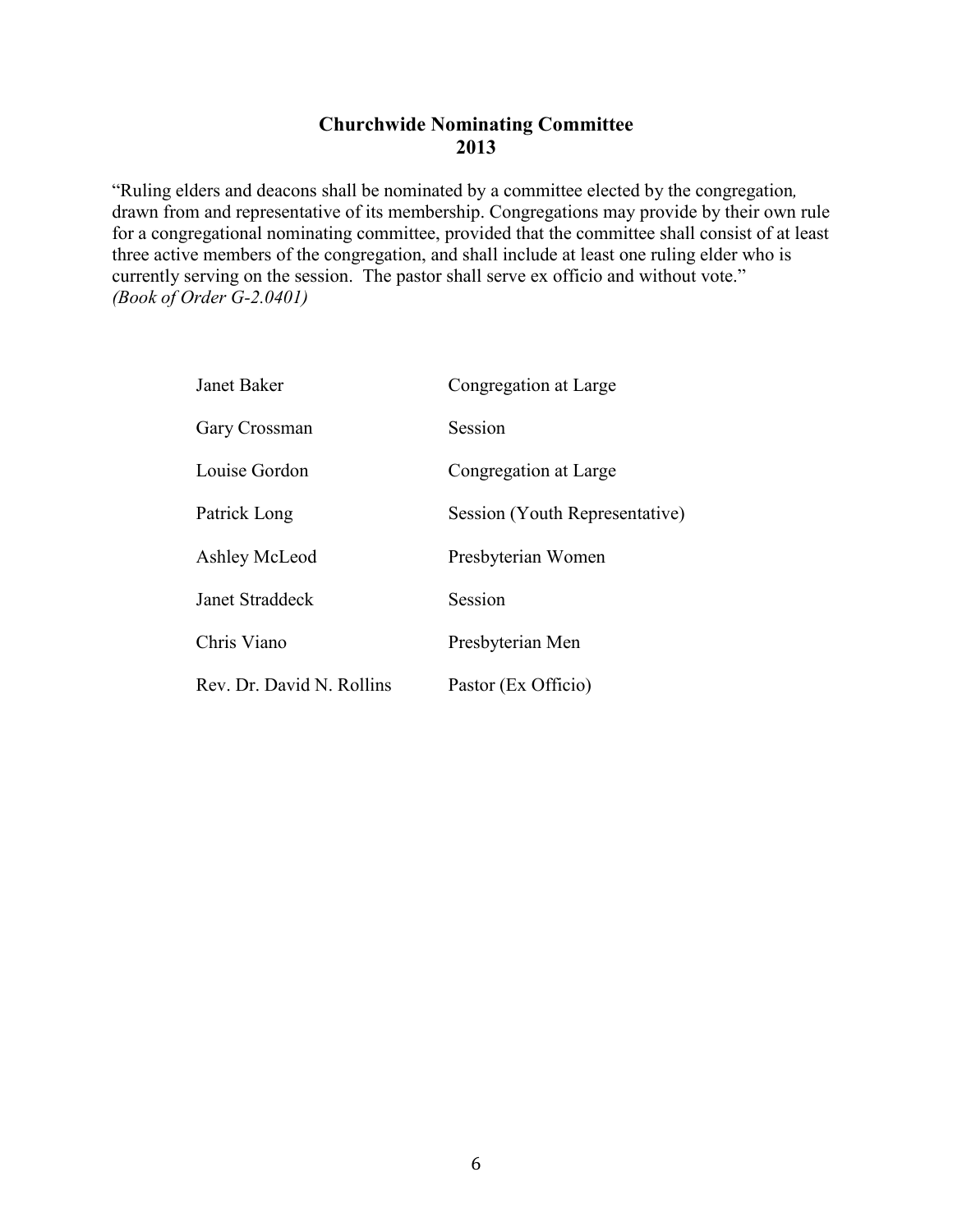**Terms of Call**<br>(*No congregational vote is required – informational purposes only*)

#### Rev. Dr. David N. Rollins

|                                       | 2012         | 2013         |
|---------------------------------------|--------------|--------------|
| <b>Effective Salary</b>               |              |              |
| <b>Cash Salary</b>                    | \$<br>53,550 | \$<br>53,550 |
| <b>Housing</b>                        | 35,700       | 35,700       |
| <b>Total Effective Salary</b>         | 89,250       | 89,250       |
| <b>Pension Dues</b>                   | 28,783       | 29,452.50    |
| <b>SECA (FICA)</b>                    | 6,828        | 6,828        |
| <b>Professional Reimbursement</b>     | 5,000        | 5,000        |
| <b>Continuing Education Allowance</b> | 2,500        | 2,500        |
| <b>Supplemental Benefit Package</b>   | <u>3,500</u> | 3,500        |
| <b>Total Cost to the Church</b>       | \$135,861    | \$136,530.50 |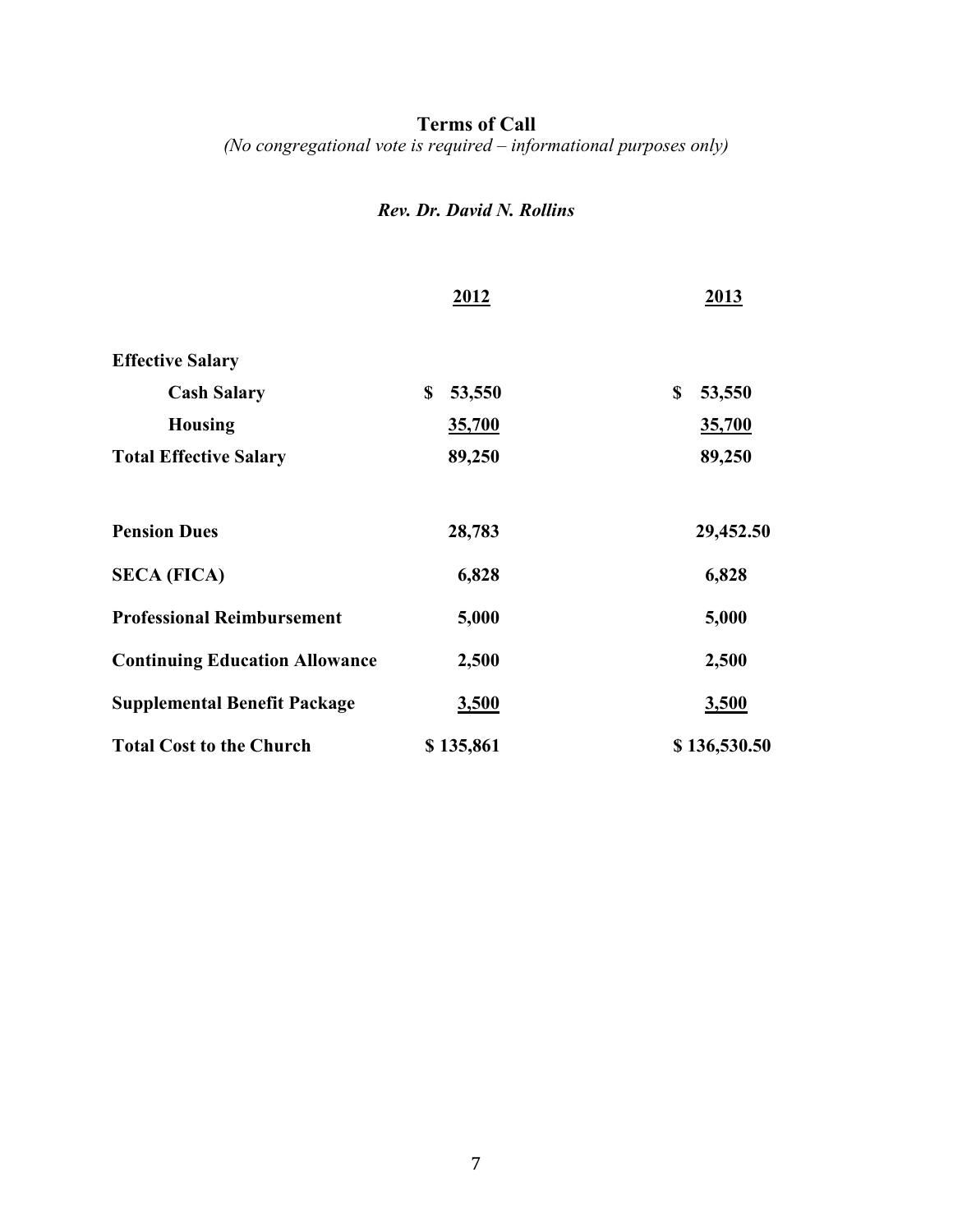#### **Report of the Pastor Head of Staff** Rev. Dr. David N. Rollins

2012 was a year of changes and transition. Early in the year, the session held their annual retreat, which was led by Ken McFadden from Union Theological Seminary. Elders then spent another Saturday working to discern a new vision statement, "Changing Lives by Growing Christian Disciples and Living God's Word." It is a wonderful statement, as is Bavside's mission statement, "We are a covenant community of Christ's people seeking to know and do the will of God." Together these statements celebrate who we are and where God is calling us to go.

In 2012, we said goodbye to Rev. Jenny McDevitt and Dan Wiard. I celebrate the ministry they enjoyed at Bayside, and look forward to what God is doing in our midst, and what will unfold in the future God holds both us and the future in his hands

In 2012, I was able to strengthen my gifts for ministry through a variety of continuing education opportunities. In January, I attended the Disciple Making Conference. In June, I participated in the Music and Worship Conference at Montreat. I returned to Montreat in September and earned my training as a facilitator for healthy congregations.

I thank God for the year that has past and seek God's guidance as we continue to move forward in mission and ministry.

Peace,

David Rollins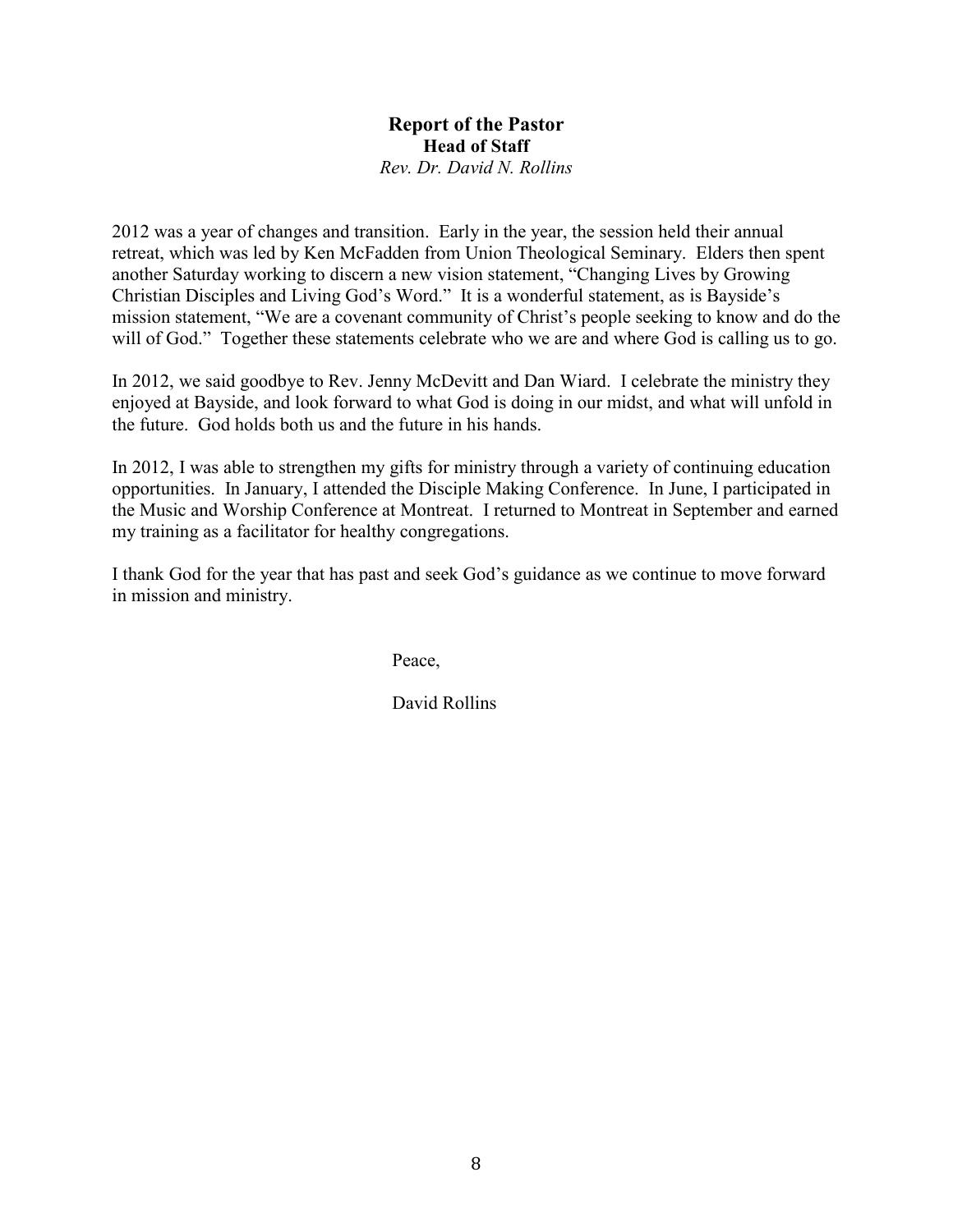# **Report of the Director of Music Ministries**

Catherine M. Grant

Greetings to our faithful brothers and sisters in Christ in Bayside Presbyterian Church:

The year 2012 has borne out many of our hopes for music ministries. Our traditional worship continues to grow in energy and enthusiasm as our section leaders lend their talents in leadership of the Sanctuary Choir (a long-term goal). The choir is gaining a wonderful, well-blended sound, and we are growing in musicianship and in numbers. One of the section leaders also serves as song-leader for 8:15 am worship.

The Sail On worship service continues to grow with the addition of a paid drummer to the Praise Team.

Handbells continue to rehearse and play in services from time to time. In the 2013, the Bells of Bayside will be practicing for the upcoming Area III Festival in Ocean City, MD. We are always open to adding new ringers, also, so that we can continue to ring all five octaves of our bells!

Music outreach to the community continues by sharing our facilities with community music groups. The Virginia Children's Chorus will again hold their spring concert in our sanctuary in May 2013, for the third time. *Bellissima!*, a women's choral group, rehearses in our choir room for about ten weeks in the fall and spring. The Academy of Music holds their Sonata Festival here, and the Lion's Club holds the first round of their annual Bland Contest at Bayside. Several piano and voice teachers hold their students' recitals here, also.

Thanks to all who help make worship happen, from the ministry members, greeters and ushers at the doors, to singers and ringers, players and preachers and pray-ers and readers, communion preparers and servers, pew straighteners, candle oil fillers, acolytes, soundboard operators, PowerPoint operators, flower arrangers, poinsettia and Easter lily tree arrangers, child care givers, an endless list!

Worship Ministry continues its oversight of almost everything related to worship. We welcome Janet Straddeck, Jenny Conway and Theresa Cipriano as elders on Worship Ministry in 2013, and look forward to the next year of worship at Bayside Presbyterian Church. We enjoyed beautiful new decorations during the Advent-Christmas-Epiphany season this year, thanks to the hard work of many helpers!

May God continue to richly bless our efforts in Worship Ministry, and in ministry and mission in the world. To God alone be the glory!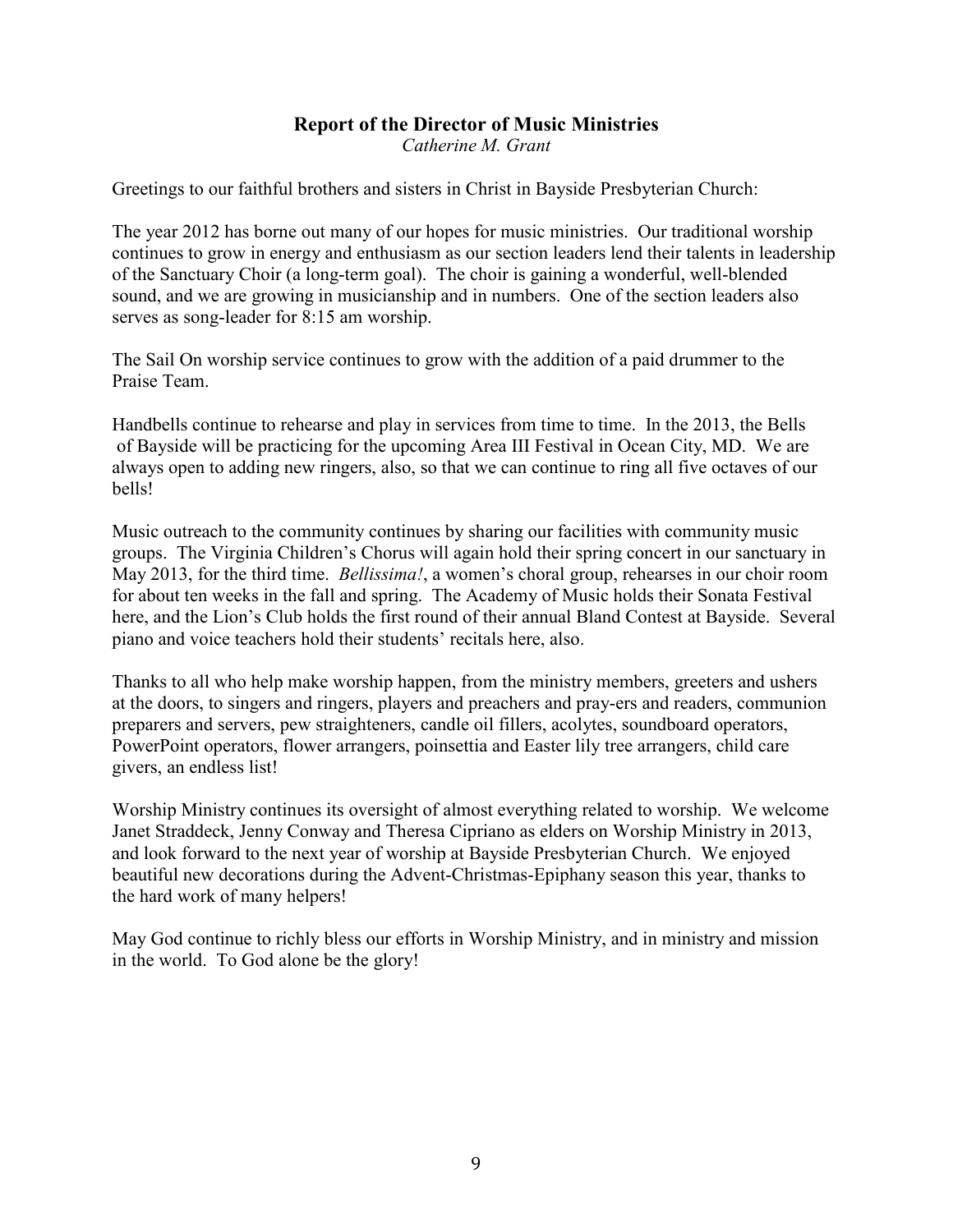# **Report of the Director Bayside Preschool**

Kathy Armstrong

Bayside Presbyterian Preschool and Kindergarten had an exciting year full of lots of learning. sharing, singing, reciting and most of all fun. We started the year off with our Annual Registration beginning on Wednesday, January 18, for the fall of 2012. At the start of preschool in September, all of our preschool classes were full and we only had several openings in our kindergarten class. The following list shows some of the more interesting things we accomplished during 2012:

- 1. For our Community Service Projects, we collected toothbrushes and toothpaste, Easter baskets and fillers, school supplies, new white socks for the homeless, Thanksgiving turkeys and food items and Christmas Stockings and stuffers, some of which went to help out at St. Columba Ministries. We also collected animal food and supplies and donated the items to Virginia Beach SPCA.
- 2. In March, the preschool celebrated transportation with our annual Transportation Fair on Friday, March 30. The children enjoyed learning about many types of vehicles including a bus, a police car, a boat, trucks, cars and a Virginia Beach Fire truck. Thanks to all who participated.
- 3. Ms. Katie directed the children in all of our 3's, 4's and kindergarten classes in our Spring Program, "The Light of the World" on May 10, and our Christmas Program, "We Celebrate Christmas" on December 6.
- 4. The preschool hosted 3 summer camps during our summer break which included "Ocean Adventures" in June, "Going Green" in July, and "Down on the Farm" in August. We had lots of learning and summer fun.
- 5. The classes all enjoyed special visitors which included "Buckets" the fire safety clown in April, "Bird Lady" Nancy Cooper in April, "White Feather", a Native American Indian in November and Santa in December.

All of our staff, children and their families are thankful for being a part of Bayside Presbyterian Church and are looking forward to a great new year at Bayside.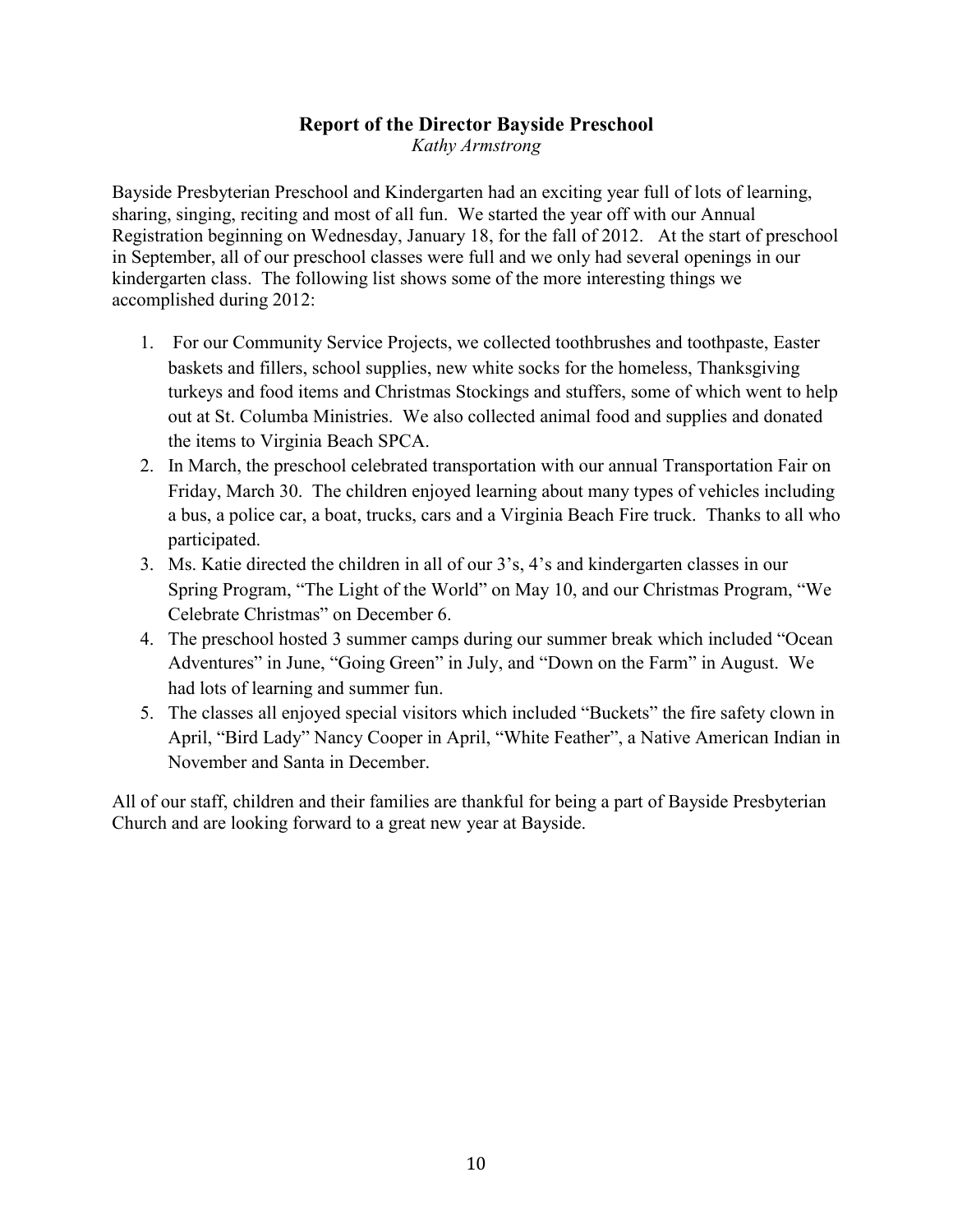#### **Administrative Support Ministry**

Amanda Long, Moderator

The Administrative Support Ministry is responsible for ensuring that Bayside has the appropriate staff to support the mission and vision of the church. In coordination with other ministries, they provide support, guidance, performance reviews, and strive to ensure effective communication among all staff members. The ministry worked very hard this year to be a support system to the staff at Bayside Presbyterian Church. Each staff member was assigned a liaison to be a point of contact, and to provide guidance, and support.

#### Liaisons for 2012 were as follows:

Rev. David Rollins - John Jeffcoat Rev. Jenny McDevitt - Amanda Long Linda Godoy - Brenda Reid/Amanda Long Dan Wiard - Janet Baker Katie Grant – Clint Damuth Saul Fox - Clint Damuth Kathy Armstrong - Tracy Davis Eugene Towler - John Jeffcoat David Black – Cherie James

The Administrative Support Ministry conducted yearly appraisals for 2012. The appraisals are a time to provide the staff feedback on their performance, set goals for the next year and to review the job description to ensure it is still relevant and in support of the mission of the church.

The ministry continued to support the Bayside Presbyterian Preschool and received monthly reports from its director, Kathy Armstrong. We continue to review and evaluate the relationship between the preschool and the church.

The ministry worked with Property and Eugene Towler to hire our new custodian, David Black. We began the process of reviewing and updating the Associate Pastor and Director of Christian Education job descriptions as we begin the search to fill the positions vacated by Rev. Jenny McDevitt and Dan Wiard.

The Administrative Support Ministry would like to recognize Brenda Reid for her faithful service on the ministry. Brenda's time and talents were a blessing to the ministry.

#### The following are the ministry goals:

- 1. Conduct yearly staff evaluations and goal setting.
- 2. Provide staff support through quarterly meetings with staff liaisons and monthly touch points.
- 3. Provide quarterly staff appreciation events including an annual church-wide staff appreciation dinner.
- 4. In support of individual staff goals, provide the necessary ways and means for continuing education and training.
- 5. Through coordination with other ministries, continue to evaluate the staffing needs to support the church's mission and vision.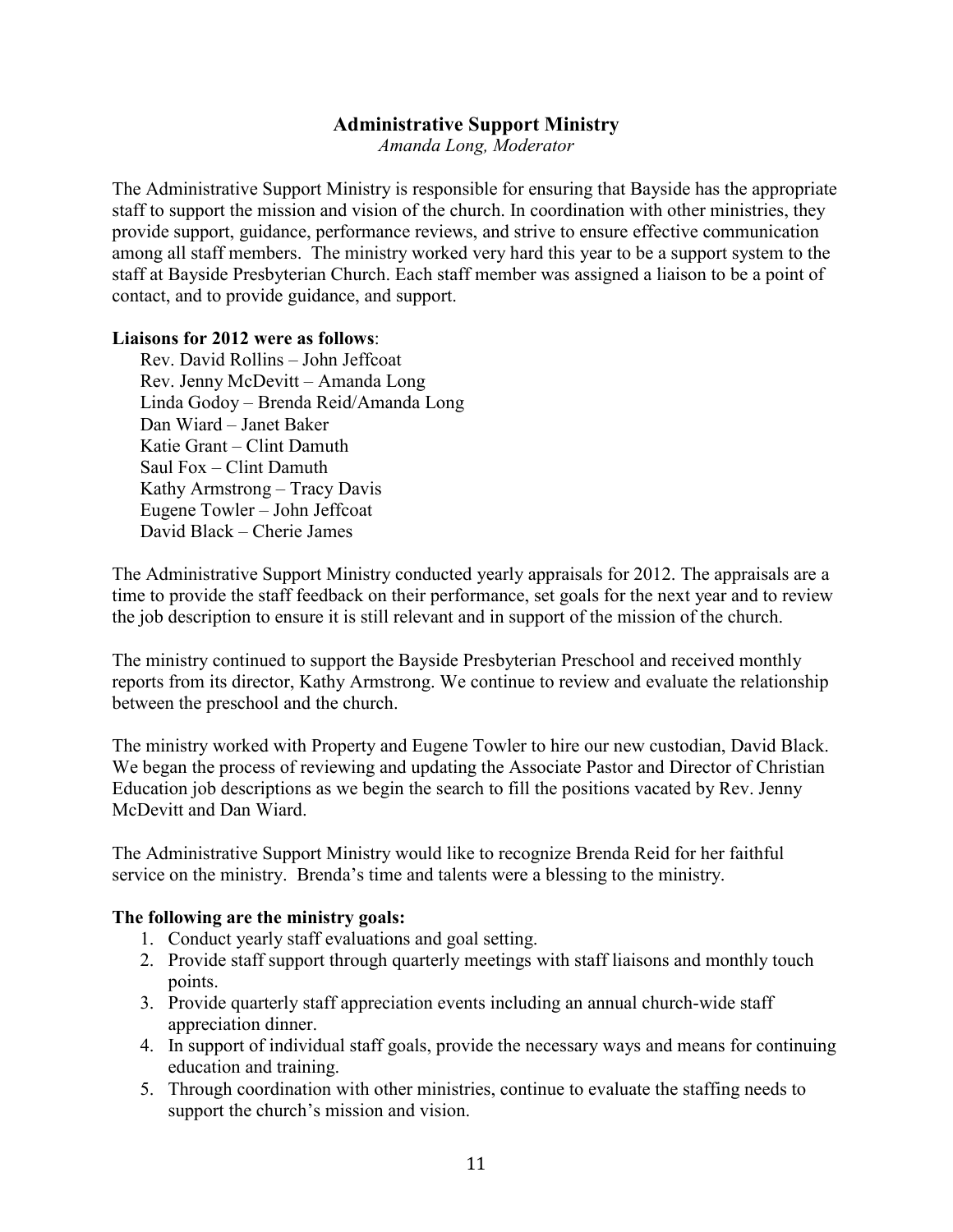#### **Christian Education Ministry**

Gary Crossman, Moderator

#### **Administration**

The Education Ministry contained from 5 to 8 members, including Dan Wiard, the Director of Christian Education. It was moderated by elder Gary Crossman and included elders, Anne Baker and Mary Hubbard. Beth Armistead performed most of the secretarial duties. Under the guidance of Dan, the ministry changed the name of Sunday School to Sunday Discipleship and weekday programs to Weekday Discipleship to better address the mission of Bayside. This year's goals were to increase Sunday Discipleship attendance across all ages, continue development of an ongoing small group study format, and increase the enrollment in all children's programs. Moderate increases in participation were realized and efforts will continue. At the end of the year, the Director of Christian Education, Dan Wiard, resigned from his position to accept a position in at a church in Richmond. While we will miss his leadership, we wish Dan and his family God's blessing in the future. We will miss them.

#### **Curriculum & Educational Opportunities**

#### **Children:**

Last year there was a renewed emphasis on children with the creation of the Children's Ministry Task Force. This task force met frequently during 2012 to address particular needs of our Children's Program. The Wednesday afternoon program, JAM (Jesus and Me), continued through the Spring with a spaghetti dinner and youth and adult programs. The JAM program continued in the fall of 2012. The following are events and programs that impacted the life and discipleship of children and families at Bayside:

- 1. Children's Sunday School (Grades K-2 and 3-5) used Feasting on the Word curriculum which utilizes the church's worship service scriptures for each Sunday.
- 2. The JAM program on Wednesday afternoon consistently had 35 to 40 children in attendance with music, study, service, crafts and recreational activities.
- 3. Children did projects to successfully raise funds for the Heifer Project.
- 4. Children participated in the *Children at the Lord's Table* program, learning the meaning of Communion.
- 5. A successful daytime Vacation Bible School program, *Marketplace 29AD*, was held in July with as many as 65 daily participants in the week-long program.

#### Youth:

The youth have been busy with fellowship, study, and mission. Many youth continue to help with the younger children during worship services each week. During 2011, the Bayside Parent Youth Council (BPYC) was established to organize and coordinate the youth program, including youth leadership development. BPYC continues be involved in our youth programs. In addition, middle and high school youth have participated in the following:

- 1. Both high school and junior high school students used Feasting on the Word curriculum in Sunday school. This material connects scripture from each week's worship service with education in Sunday school.
- 2. Youth very ably led Sunday worship on May 6.
- 3. Youth supported JCOC in local mission.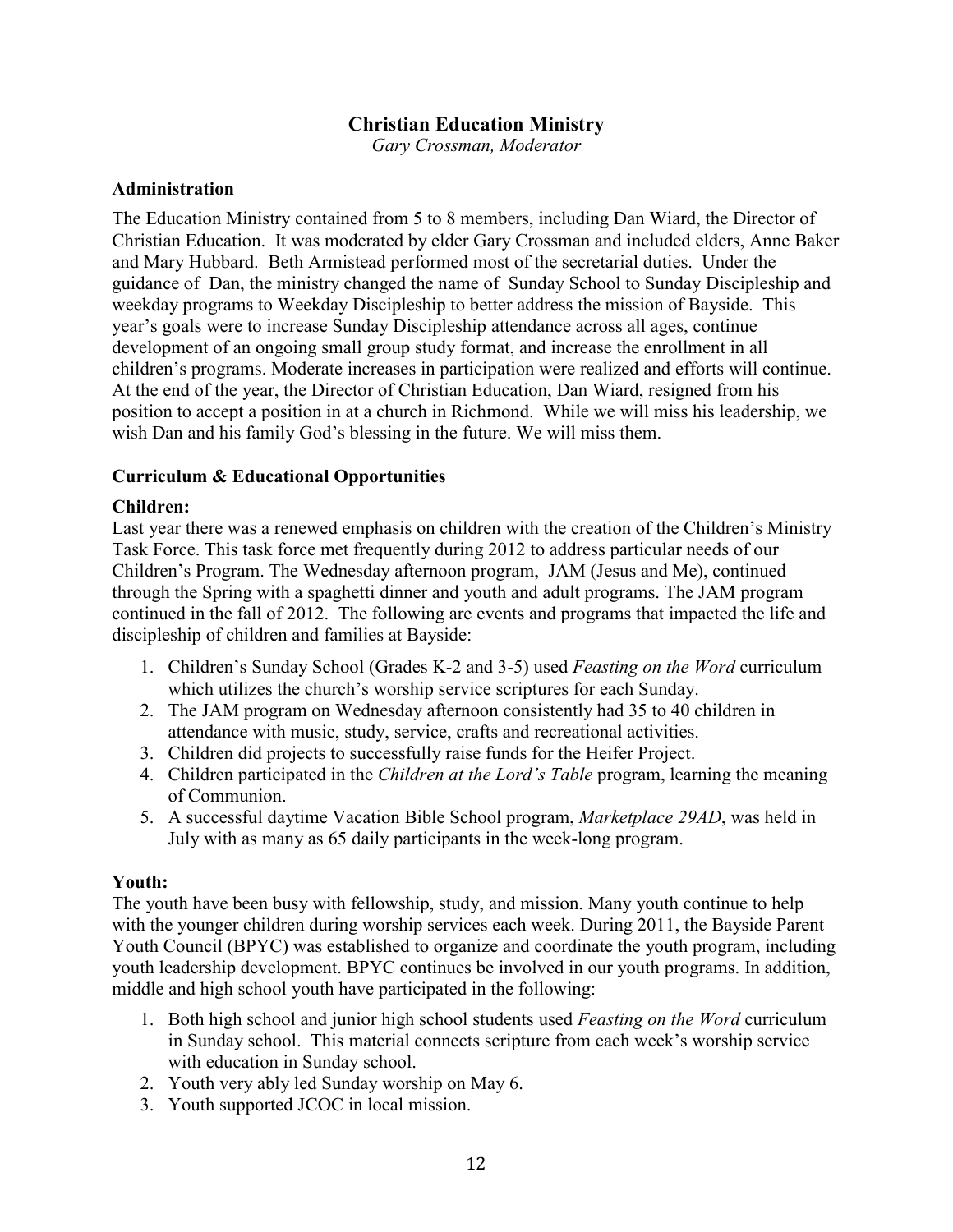- 4. Youth and advisors participated in multiple mission trips outside the local area including Philadelphia and Ticul, Mexico, as well as the PCUSA's Montreat Youth Conference.
- 5. Graduating high school seniors were recognized at worship services and with a breakfast sponsored by the Christian Education Ministry.
- 6. Thirteen youth were confirmed on May 20, indicating a strong level of youth activity in the church

#### **Adults:**

Adults continue to grow in their spiritual and Biblical knowledge through the Sunday Discipleship program, mid-week learning opportunities, and fellowship. Many classes continued their ongoing format; others have introduced new curricula. Sunday school classes continue to be offered at two separate times: 9:15 and 10:15 am. This has made some classes very small.

- 1. At least four adult Sunday Discipleship curricula are offered at 10:15 and two at 9:15.
- 2. Sisters in Spirit continued their midweek women's study.
- 3. The *Financial Peace University* program on financial planning and stewardship was offered in the spring and again in the fall.
- 4. The Wednesday evening program for adults which began in September 2011 continued through the spring of 2012.

#### Church-wide:

The Christian Education Ministry joins with other ministries to enrich the spiritual lives of the members of Bayside as well as the surrounding community. Throughout the year, our ministry has offered support for church-wide events during Lent, Pentecost and Advent.

- 1. One of the ministry's responsibilities, the church library, continues to modernize its facilities and its Biblically-based computer software for children. A new book shelf and commemorative plaque in honor and memory of Carolyn Graham was donated to the library by Sisters in Spirit. Carolyn left her collection of religious books to the library.
- 2. The ministry is working hard to fill the void left by Dan while we search for a new Director of Christian Education.
- 3. The current moderator welcomes elders Mary Hubbard and Amy Colthorpe as co-moderators for 2013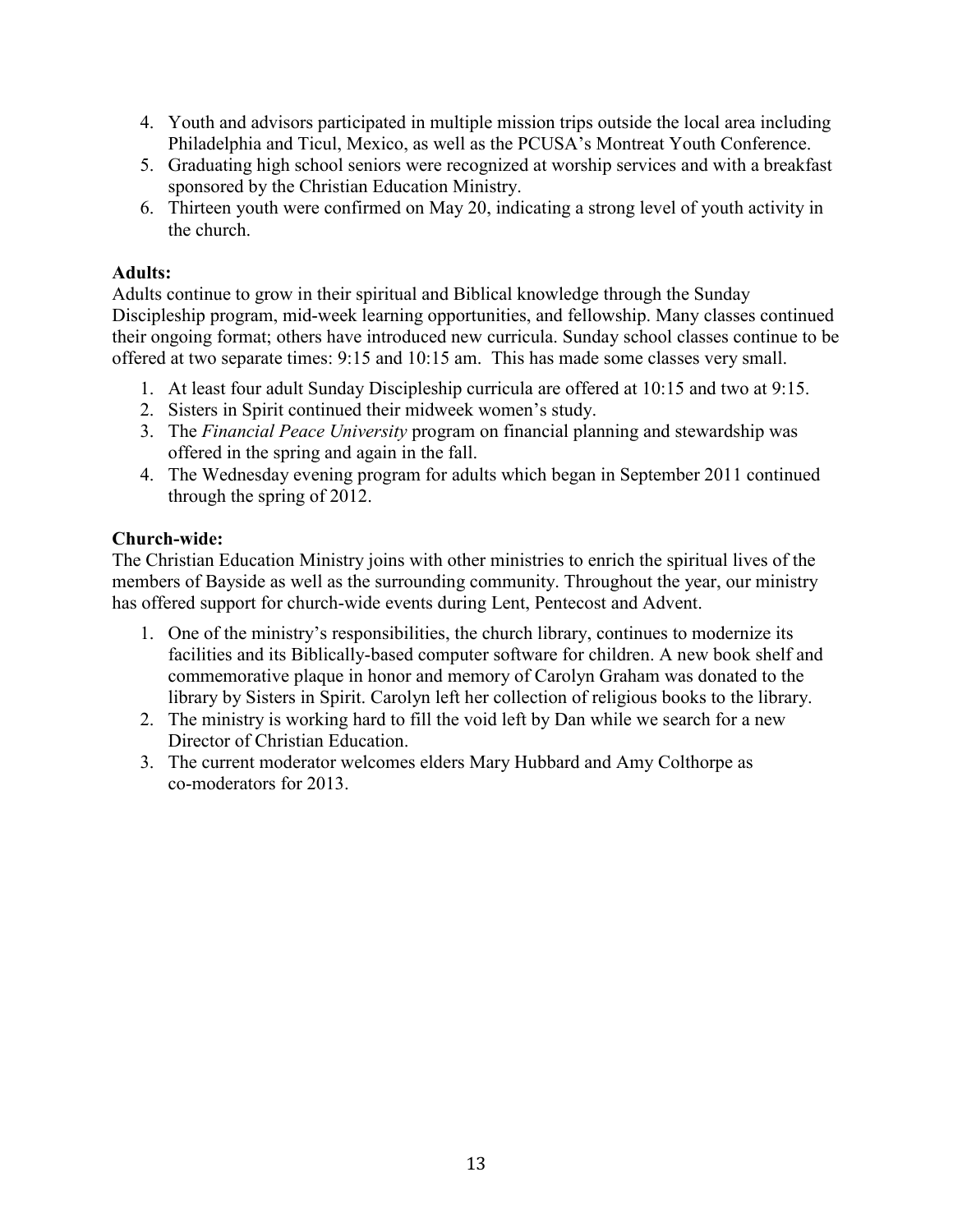#### **Community Services Ministry**

**Bob Brenton, Moderator** 

Bayside Presbyterian provided food, clothing, and shelter to hundreds of families and individuals again this year. Our congregation has shown generous support for all our programs.

The Community Service Ministry sponsored thirteen activities in 2012:

- Angel Tag Ministry provided 212 Christmas gifts to (mostly) children
- Bible Study for Sentara Senior Care Center was conducted twice monthly
- Community Day of Service was new this year, over 120 congregants participated in a variety of service activities in our neighborhood
- Collection of layette items for the Crisis Pregnancy Center
- Easter Basket Program delivered over 100 lovely baskets to children  $\bullet$
- The Food Pantry Ministry provided three days of meals to 158 families and  $\bullet$ collected excess restaurant food for our pantry and delivery to migrant families on the Eastern Shore (supporting a ministry of Bayside Baptist Church)
- Meals on Wheels program delivered over 1000 meals to the elderly  $\bullet$
- Panera Bread Ministry packaged and distributed over 150 pounds of bread each  $\bullet$ week to three other church Food Pantries as well as our own
- Red Cross quarterly Blood Drive collected 110 units of blood  $\bullet$
- Delicious meals were prepared and served quarterly to the JCOC soup kitchen, serving over 100 folks each time
- $\bullet$ School Supplies Collection collected several hundred pounds of school supplies and delivered them to schools in our area
- Thanksgiving Basket program provided a generous Thanksgiving dinner to 94 families
- The Winter Shelter program sheltered 69 homeless folks during the winter and  $\bullet$ provided three meals each day, many warm coats and other clothing and toiletry items

We financially supported ten community agencies in the Tidewater area. These agencies minister to battered women and families, support homeless individuals and families, serve those with no health care, help teenagers in trouble, assist those unable to make basic home repairs, those in jail, and challenged adults who need life skills training.

- Beach Health Care
- The Dwelling Place
- Faith Works Coalition
- Good News Jail and Prison Ministry
- $\bullet$ Judeo-Christian Outreach Center
- $\bullet$ Samaritan House
- $\bullet$ **Seton Youth Shelters**
- St. Columba Ecumenical Ministries  $\bullet$
- Volunteers of America
- Zuni Presbyterian Training Center  $\bullet$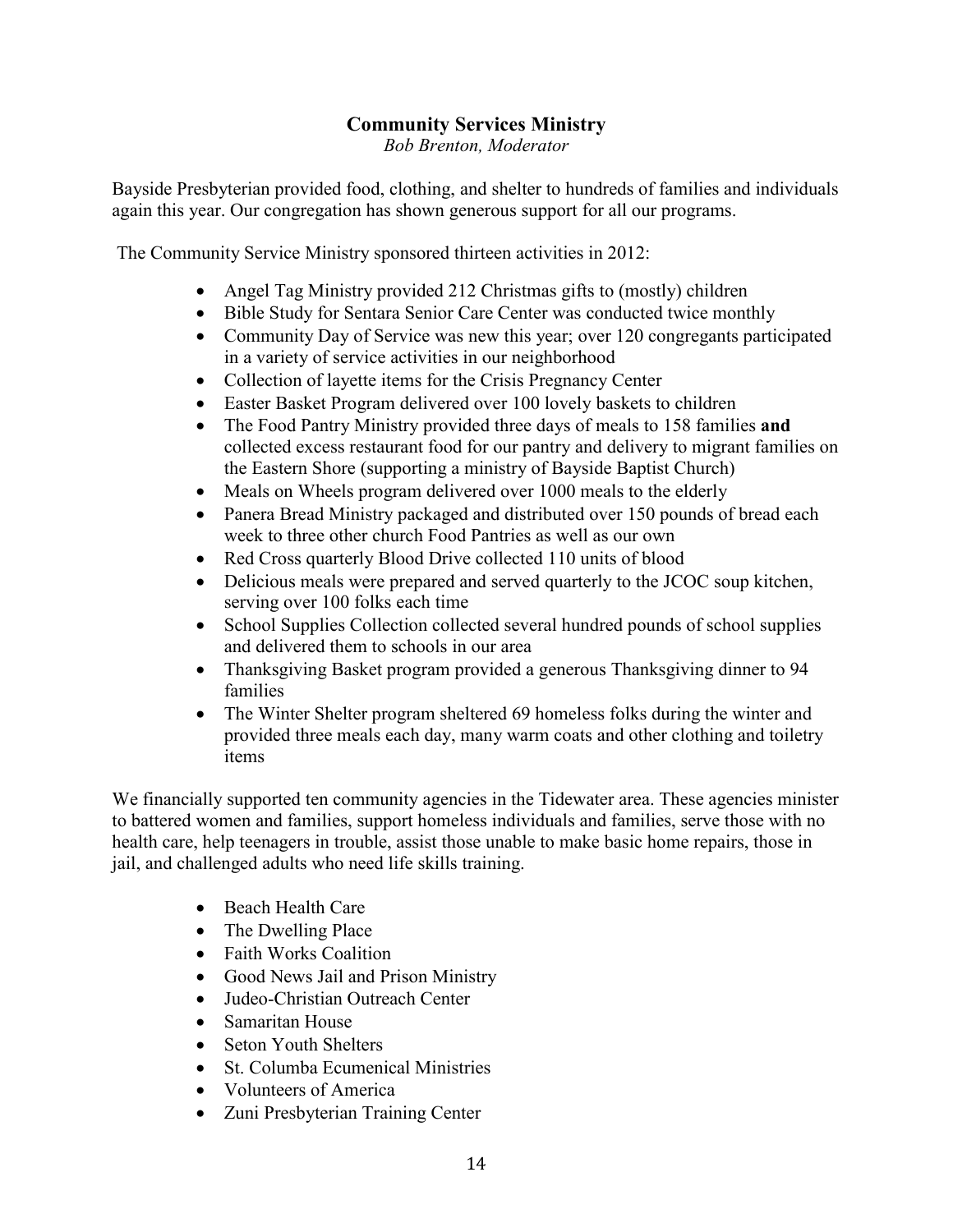#### **Congregational Care Ministry**

*Marie Parr, Moderator* 

This past year has been an exciting time for the Congregational Care Ministry. The major accomplishments this year have been:

- 1. Hosting the first potluck luncheon in May, when the First Sunday combined service concept began. We started the orderly system of calling the random numbers of tables for people to get in line for their food.
- 2. Mothers were recognized on Mother's Day with a carnation given out by children of the church.
- 3. Fathers were recognized on Father's Day with a pack of Lifesavers given out by children of the church.
- 4. Pictures were taken in July and August for our new pictorial directory. The directory has been sent to the publisher, and we hope to have a finished product by M arch 2013. This has been a major undertaking by many people working diligently on the directory.
- 5. The annual picnic was held on Sunday, September 16. This was the second picnic headed up by K eith Phillips and was a huge success just like last year. The committee that worked on the picnic was not large, but they made the picnic an enjoyable time for our church members. Evangelism Ministry gave us \$300 to help defray the cost of inviting military members to join us at our picnic. Anyone in the congregation is welcomed to participate and help with the church picnic.
- 6. One big undertaking of our ministry this year was to start a Stephen Ministry program at Bayside. In June, Amanda Long and Marie Parr attended the Stephen Ministry Leader Conference in Orlando, FL, and in July, Paula Jesberg went to Dallas, TX, to attend the same conference. In July and August, short meetings were held to inform the congregation about the purpose and benefit of having a Stephen Ministry program at Bayside. The purpose of these meetings was to find out if there was an interest in our members for starting a Stephen Ministry program. The results were much greater than we had expected. We have 15 members of our church and one from Baylake United Methodist Church that are going through the Stephen Ministry training program. We are more than half-way through the 50-hour training required by the Stephen Ministry organization. We will have the Stephen Ministers installed at our April Combined Worship Service. The purpose of the Stephen Ministry program is to provide one-on-one, confidential care for those in need of someone to talk with and share whatever problems they are having.
- 7. Bay side's Care Team is one area where our ministry has opportunity for improvement. Visits to shut-ins and those in hospitals, nursing homes, and rehab facilities have been made when flowers were delivered by several members. Linda Wallace does an excellent job calling members of our church on their birthdays and anniversaries, and sending cards to those in the hospitals, nursing homes, and rehab facilities. Rides for some members to church, doctor appointments, etc. were provided for several members of our congregation.
- 8. Bayside's Prayer Team has been a vital link to keeping us informed about members of our congregation that need prayer, as well as friends and relatives of our members needing prayer under the coordination of Nancy Hamilton.
- 9. Our Military Honor Wall in the Atrium is a tribute to members of our church family who are deployed. All active military personnel are listed in the Helmsman weekly and the Binnacle each month. We need to keep these members in our prayers on an ongoing basis.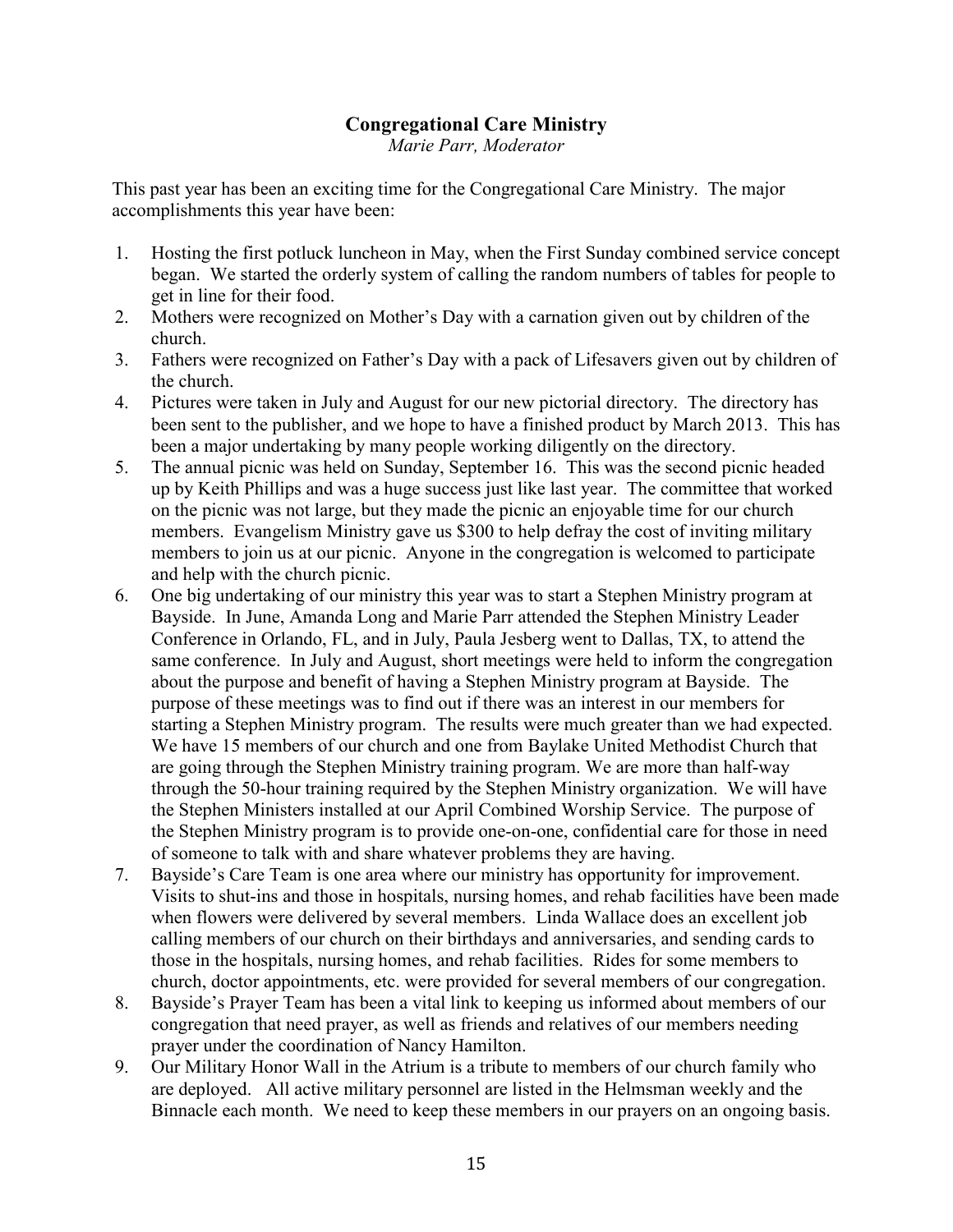#### **Evangelism Ministry**

Terri Dannemann, Peggy Damuth, Moderators

The Evangelism Ministry has worked to support Bayside Presbyterian Church's mission of being a covenant community of Christ's people seeking to know and do the will of God during the past year. One of our ministry's moderators attended the special called session meeting in which the session members and the church administrators collectively formed a vision statement to facilitate our mission and guide our future efforts. It states that we, the members of Bayside, strive to "Change lives by growing Christian disciples and living God's word." The Evangelism Ministry examined the new vision statement and has tried to embody the essence of these two directives by providing a welcoming, inviting, and nurturing experience to all who visit and join our Bayside family.

This year we planned and hosted three events for our members and for our community.

- The Second Annual E-Cycle Event and Youth Mission Fundraiser
- The First Election Day Hospitality Station offering Coffee and Doughnuts to Voters
- The Traditional Bayside Living Nativity with Live Animals, Narration, and Refreshments

It is important to note that we were all prepared to do the Second Annual Car Seat Safety Event in October but were unable to get the Virginia Beach Fire Department to commit to a Saturday in October to inspect car seats. It has not been determined yet if we want to try to get them to do it another month in 2013

The E-Cycle Event and Youth Fundraiser was a big success and raised more money than last year for our Youth's Mission Trips. Rave reviews were received by both volunteers and participants. The free hotdogs were a hit as well!

The Election Day Hospitality Station was very well received by our members and neighbors who came to vote at Bayside. This was a first time event and will be considered for future elections.

The Living Nativity event was advertised. Evangelism members gave minutes-for-mission to our congregation and corresponded with local newspapers, civic leagues, and churches. Our sign-up poster for volunteers was made available to Bayside's Youth Group for Sunday night performances and we encouraged others to sign up as well. We set up the static display for the Living Nativity. Ministry members and volunteers organized the costumes. This was a huge church-wide event that was exemplary of our Evangelism Outreach and good old Christian fellowship.

Two programs that the Evangelism Ministry facilitated this year were:

- Small Groups Program
- Visitor to New Member Classes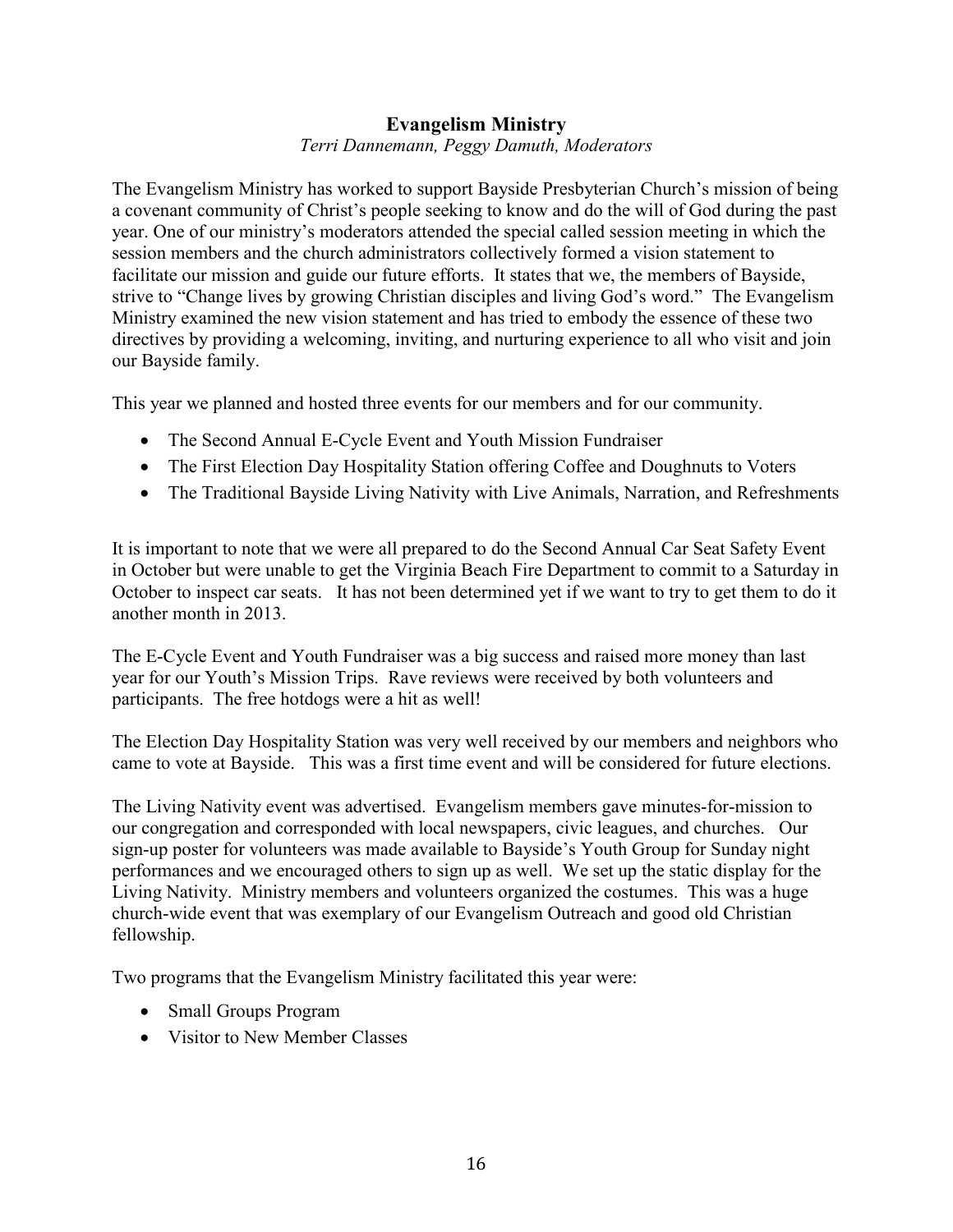Small Group Workshops began almost two years ago with leaders attending training classes and then agreeing to sponsor a Small Group. Three small groups resulted from the workshops: Middle Ground for parents in the middle raising children and caring for aging family members, **Paper Crafting** cards which are mailed to deployed military so they have a blank handdecorated card to send back to friends and family, and Genealogy Workshops, providing sources for investigating family roots. The Bayside Buddies group and the Faith and Art classes were already in existence prior to this **Small Groups Program's** conception. The Evangelism Ministry was asked to oversee the formation and growth of these small groups last year and a sixth group, Flower Arranging, has formed since then. A Cooking small group is planning to meet for the first time in January. A Connection to the Grapevine having Biblical Basis is used as the theme for these gatherings which promote fellowship, study, and sharing with church members as well as friends and neighbors.

Visitors to New Member Classes were developed with Evangelism Ministry members input, by our latest Associate Pastor, Jenny McDevitt . Jenny held two new member classes, Belonging and Believing, which were attended and supported by Evangelism Ministry members.

The Evangelism Ministry is always looking for new ways to include our Military Neighbors and Friends in who we are and what we do here at Bayside Presbyterian Church. We paired up with the Congregational Care Ministry to invite the military to our Fall Picnic in October by advertising in the *Flagship* publication, and by word of mouth. We also helped support the picnic by donating \$300 of our funds, earmarked for Military Outreach, to help pay for the food provided at the event.

We have ordered more Bayside Presbyterian bookmarks and pens this year to use for all church events. We ordered and bought a new "Combined Service" banner. We submitted a proposal for new signage on the corner of Independence and Ewell to the Capital Campaign Project coordinator.

In closing, 2012 was a most productive year and we will continually examine what we have done and what we can do differently to grow more Christian disciples here at Bayside Presbyterian Church and to reach out others around the world.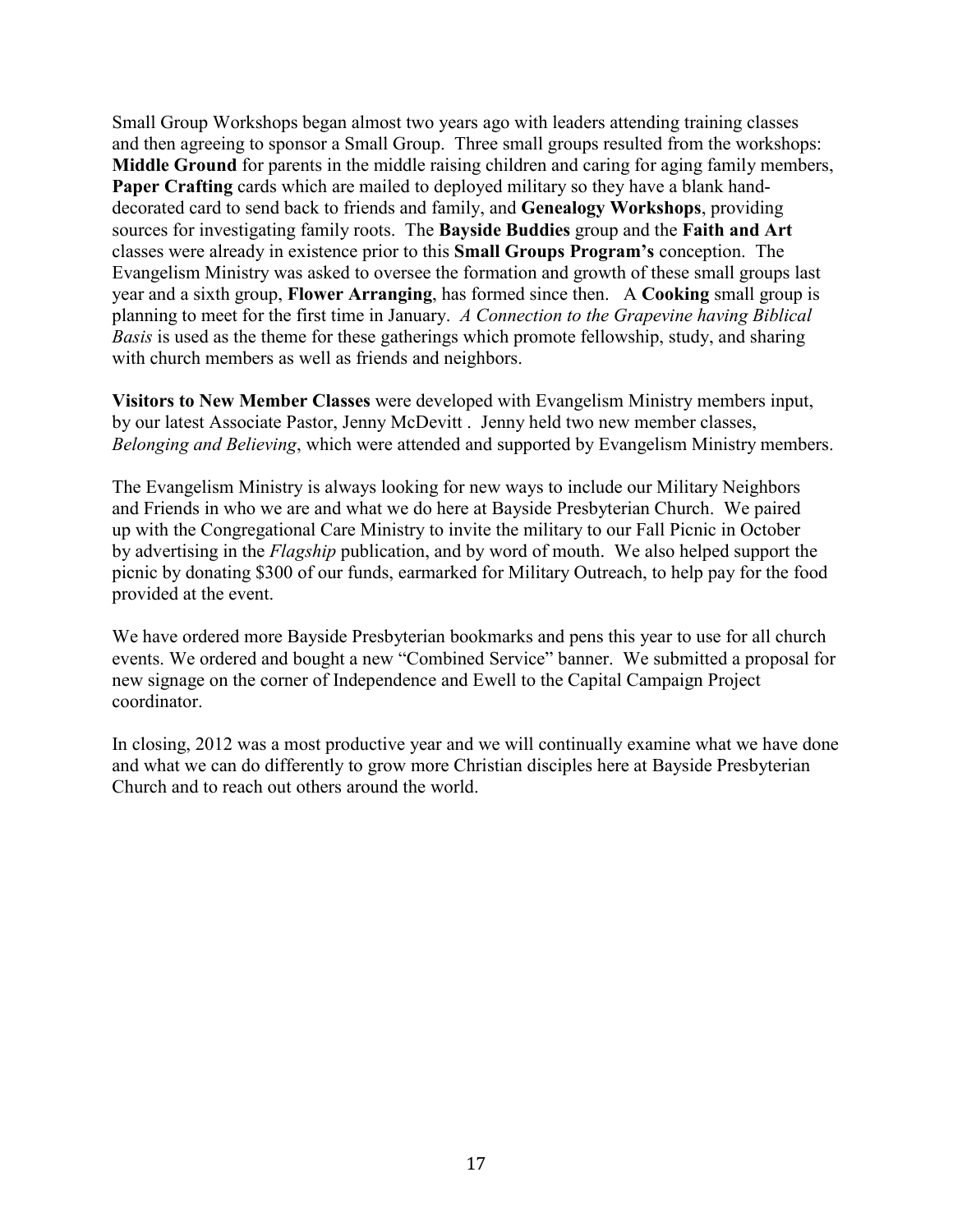# **Property Ministry**

**Bob Allen, Moderator** 

The year was a good one. The winter was relatively warm, there were no catastrophic weather events, and most of the roof leaks and equipment failures we had were repairable. We were able to remain within our budget, and even had some funds left over that we could use as a down payment for some 2013 upgrades. In addition to supporting three Sunday services, Bayside Presbyterian Church has weekly religious study programs, fellowship dinners, and a preschool. More than 50 community organizations use the church's facilities, including the Red Cross for blood drives, Sentara Living, VOA for the Winter Shelter, Boy Scouts and Girl Scouts, garden and civic clubs, and a variety of organizations and associations that meet weekly and monthly. Additionally, our facility is both a designated voting precinct and disaster shelter. Hundreds of people walk the halls of our church every week.

Our electrical bills averaged nearly \$2000 per month, water and sewage bill \$1100 every two months, gas bill \$400 per month, and refuse collection \$175 per month. Our ground maintenance was \$580 per month. We maintained a fire and security system, had a pest control contract and maintained a church van. Our paper and cleaning supplies and maintenance of our kitchen equipment and appliances cost \$6000. Our big ticket items: heating, ventilation and air conditioning (HVAC) maintenance and building maintenance was only \$6000. Savings enabled us to provide \$20,000 toward the replacement of two HVAC systems for 2013.

Property's concern is our growing list of deferred maintenance/replacement items:

- (1) a replacement for our deteriorating roof over the adult wing (est. \$48k)
- (2) replacement of 5 of 16 HVAC units which are 20 (plus) years of age (est.\$100k)
- (3) installation of new floors in the Fellowship Hall and youth activity room (est. \$30k)
- $(4)$  new windows for the youth activity room (est. \$16k)
- $(5)$  painting of office spaces and hallways (est. \$6.5k)

These projects have been proposed for the Capital Campaign. Other projects being considered are the refurbishment of six bathrooms in the adult, preschool and youth wings of the church.

This year we installed railings in the sanctuary (donated by caring church members), painted and replaced the carpet in the Preschool wing (contracted by the Preschool), installed a planter (coordinated by Jim Watrous), purchased 15 new tables, trimmed and removed several overgrown trees, repaired some electrical circuits and roof leaks, moved many chairs and tables (with the help of church members), helped clean up and plant shrubs and flowers around the church (with the help of Scouts, SODs and other church members and friends) and helped in the kitchen (with the assistance of many caring Christians).

There are many ways all of us can help Bayside Presbyterian Church use its assets efficiently, and conservation is one. If anyone sees a property related problem or has a suggestion, please contact the Property Ministry or maintenance staff.

We are very grateful for the help and support received from the congregation.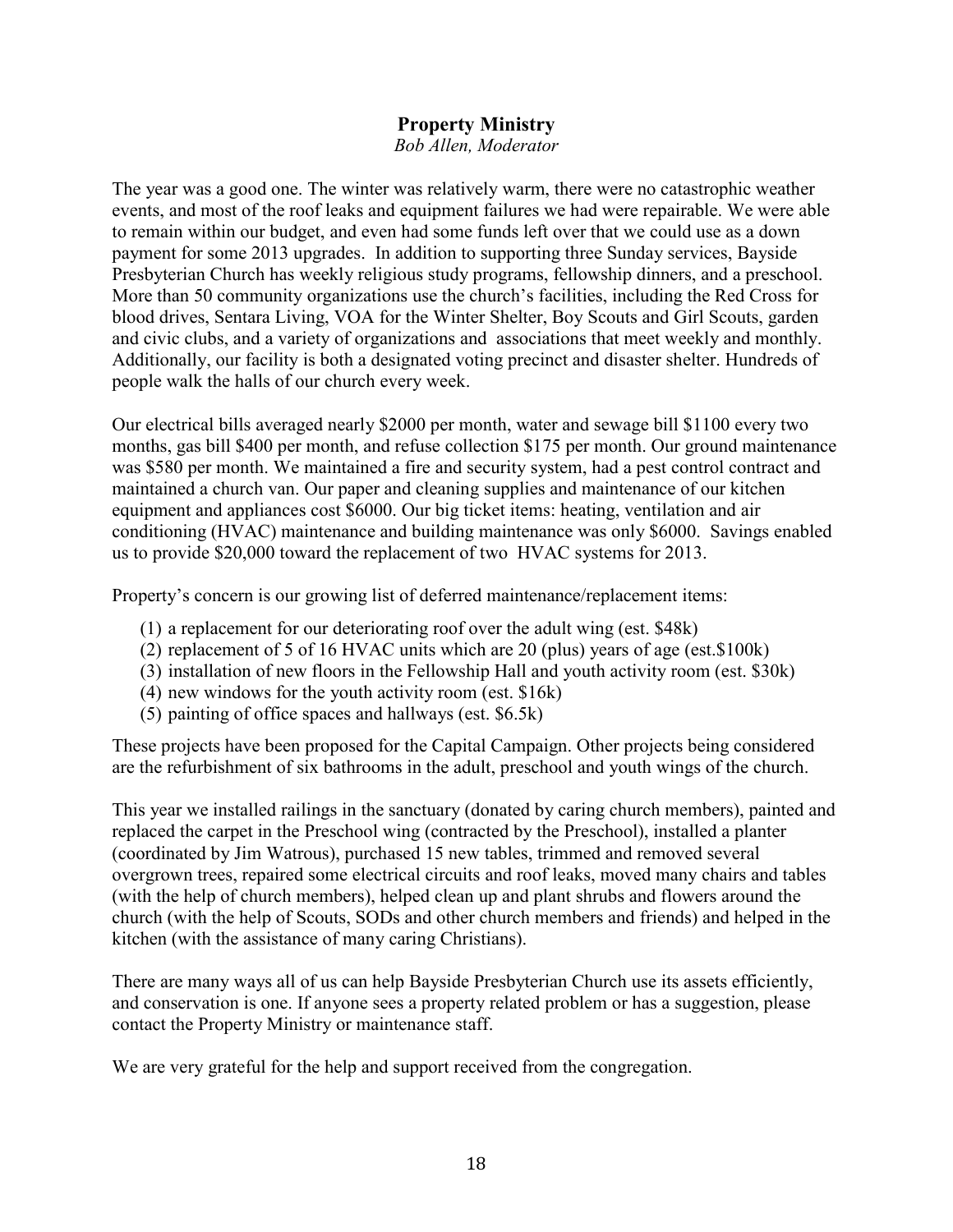#### **Stewardship Ministry**

Bob Prestridge, Moderator

The Stewardship Ministry is responsible for the following:

- Formulating the annual budget in conjunction with the treasurer, for presentation to and approval by the session.
- Representing stewardship/finance interests as a standing member of the Endowment Committee.
- Coordinating annual awarding of youth scholarships for undergraduate work in higher education institutions by our youth members.
- Planning and managing the annual stewardship campaign.
- Distribution of giving envelopes prior to each calendar/budget year.
- Monitoring the monthly cash flow of the budgetary process for all ministries, in conjunction with the treasurer.
- Coordinating the monthly teller schedule of volunteers to count the weekly offerings

In 2012, three youth members of Bayside applied for youth scholarships to institutions of higher learning, and each of the three was awarded a scholarship of \$1,000.

The stewardship program for 2012 culminated on Consecration Sunday, October 7, with our guest preacher, Rev. Caroline Jinkins assisting Dr. Rollins in the worship service and delivering our stewardship sermon. This year's average pledge was an increase of over 15% from pledges received in 2011, thanks to the New Consecration Sunday Program and the generosity of our members.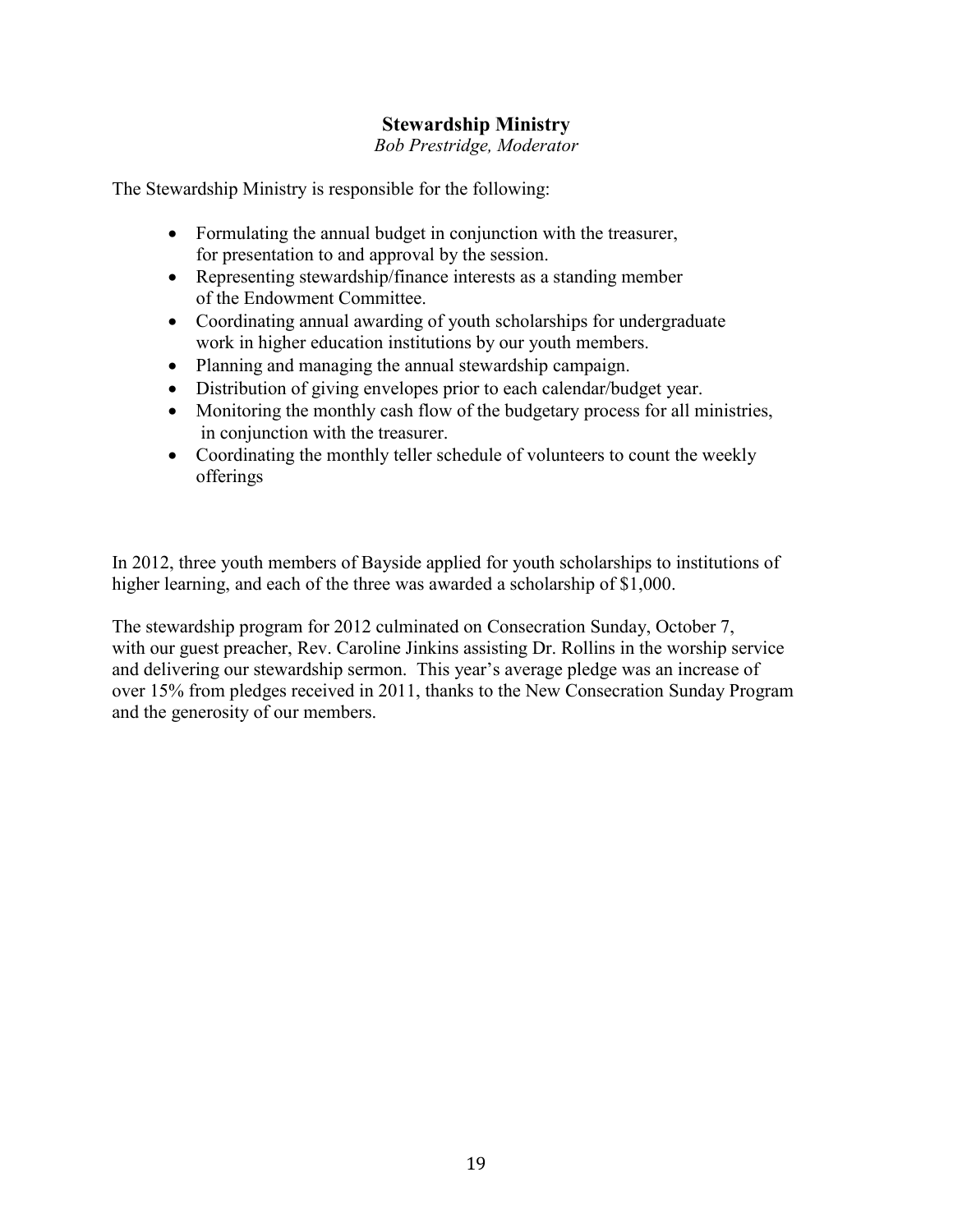#### **Endowment Committee**

John Jeffcoat, Moderator

The Session, acting on behalf of the congregation, established the Endowment Committee for the purpose of administering the Endowment Fund, including the receiving, promoting, investing, expending, and managing the donations of the fund. The Endowment Fund Committee functions under the general oversight of the Session.

The objectives of the fund are to maximize the long-term, total return of funds invested, consistent with a total return investment practice and prudent investor guidelines, and to provide a reliable, growing source of funds for distribution pursuant to a spending rate of not more than 5% of the fund value on an annual basis.

To this end, the committee received several requests for fund distributions in 2012, and after prayerful consideration, recommended the following distributions, which were approved by Session:

| Support of the Medical Clinic for our sister church in Kinshasa           | \$7,000 |
|---------------------------------------------------------------------------|---------|
| Assistance to Royster Memorial Presbyterian Church related to fire damage | \$5,000 |
| Scholarship augmentation for eligible church members                      | \$3,000 |

The Endowment Fund started the year with a fair market value of approximately \$454,864.25, and ended the year with a balance of approximately \$459,228.75.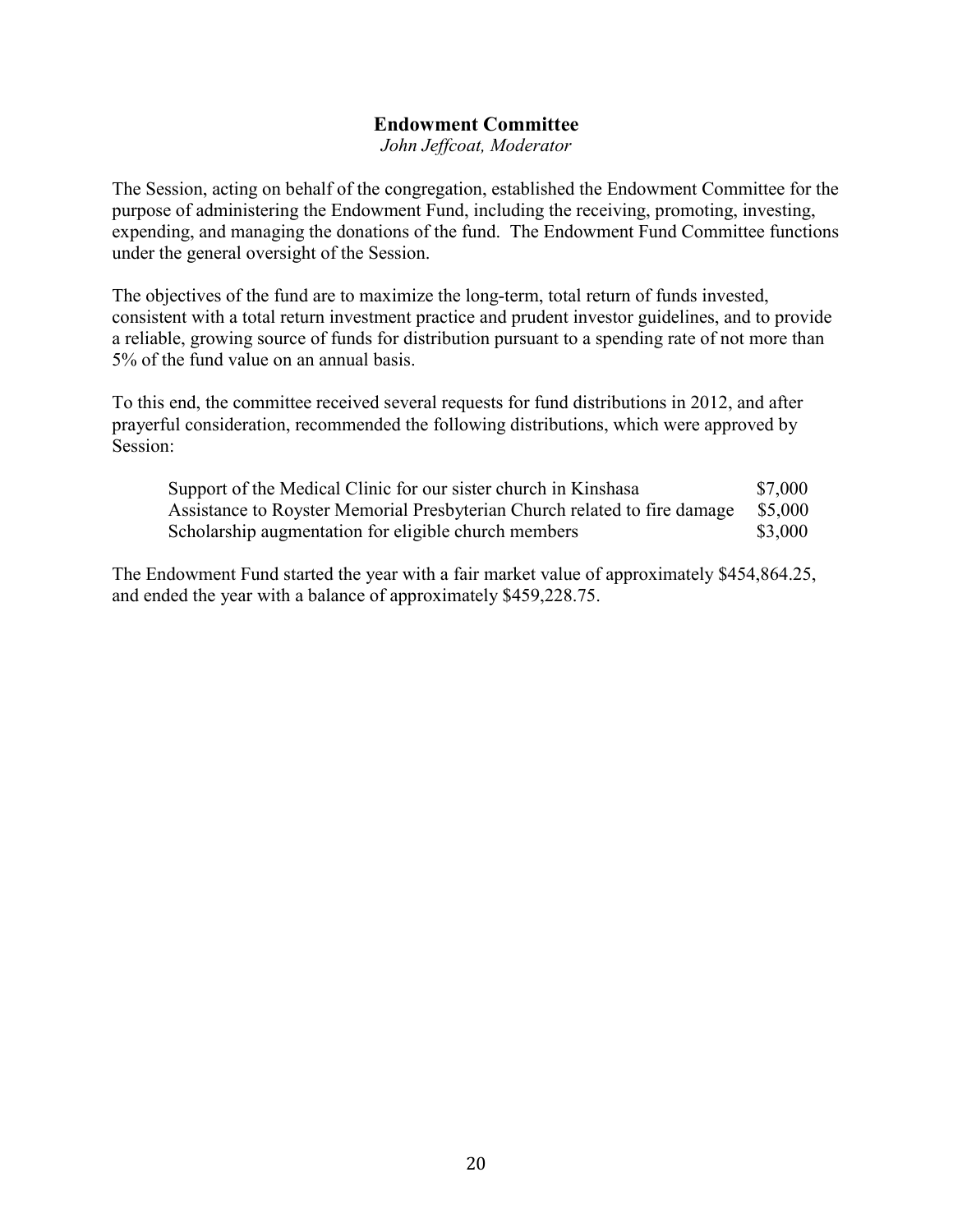#### **Witness Ministry**

 $W$ alter *Martin*, *Moderator* 

Bayside's Witness Ministry carried out a year of wonderful work. We started out with our annual Mission Dinner with wonderful presentations by the youth and other mission travelers. For those who missed it, we had an inspiring good time. We were blessed by the work of Henrietta Heifer and her efforts with the Lenten Heifer Project. Funds were also used to support the efforts of PEVA and our sister churches in the Congo. The stamps project has been taken over with our gratitude by Jim Eckroade. Bob Orcutt continues to be an inspiration to us all with his work in the Clean Water Project, Youth Mission trip to Ticul, and continued youth support. Becky Wheeler conducted a super effort in the Christmas Shoe Box Campaign and 65 boxes were delivered to Boone, NC. Other efforts supported the missionary in Belfast, Ireland as well as contributions to Union Theological Seminary.

I was blessed with the support of Jim Reid and Carl Stein and their knowledge was of great help to me as moderator.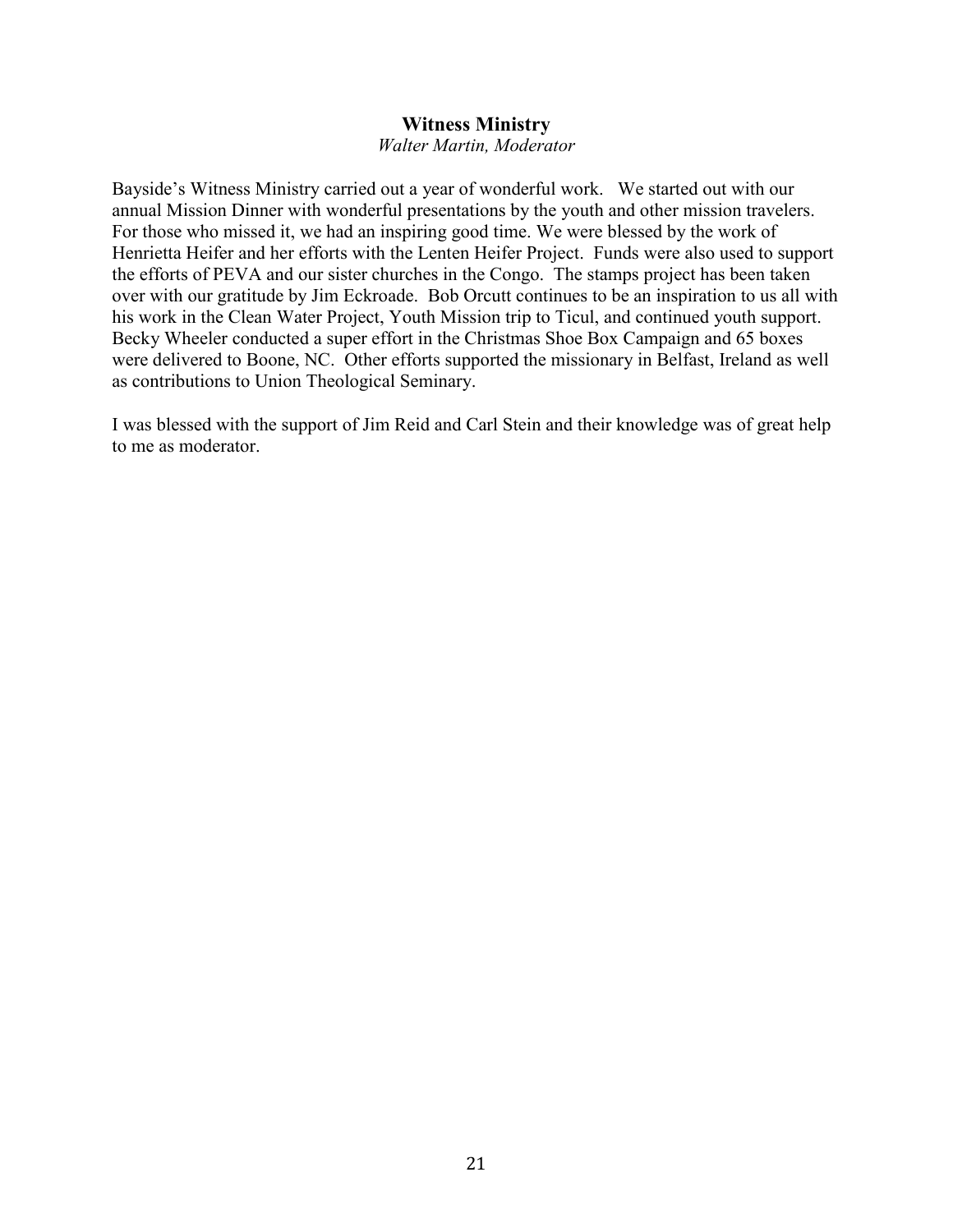#### **Worship Ministry**

#### Janet Straddeck, Moderator

We are grateful for the continued support of our pastor, Rev. Dr. David Rollins, as we seek to do the work of the Worship Ministry. We were saddened to lose our Associate Pastor, Rev. Jennifer McDevitt, who accepted a call to Village Presbyterian Church in Kansas. A search team for a new associate pastor has been selected, and we support them with our prayers as they work through the selection process.

Bayside Presbyterian continues to offer three worship services each Sunday: a contemporary service, Sail On, at 9:15 am, and traditional services at 8:15 and 11:15 am. Our Sail On service has a Praise Team of singers and instrumentalists; our traditional services have the Sanctuary Choir with section leaders, special music and the Bell Choirs. The members of the Worship Ministry believe the addition of section leaders to the choir has been vital to our music program and has led to tremendous results. The leaders and choir members have become a well-blended group, demonstrating confidence, musicality, and an expanded repertoire of music sung for the enhancement of our worship services. In June, we began First Sunday, a combined service at 10:15 am on the first Sunday of the month. Holy Communion was served at this service, and the various ministries of our church took turns hosting the dinner which followed the service.

Our ministry works with Dr. Rollins, Katie Grant, Saul Fox and the Education Ministry with regard to establishing times for worship and Sunday school, the order of worship, and special services. We coordinate the preparation of the Sanctuary, Fellowship Hall and Prayer Room for services of worship, as needed. Subject to Session approval, the ministry prepares the schedule for the elders who will serve communion for the year, which includes special services, and we ensure people are scheduled to help prepare the elements and to clean up afterward.

This year, we invited the congregation to beautify the Sanctuary with flowers, and ensured the flower calendar was filled for the remainder of the year. We are actively working to fill up the calendar for 2013. Aside from the flowers we enjoy on Sunday morning, the ministry orders all flowers required for special services, including all the wreaths and poinsettias for Christmas, lilies for Easter, and palms for Palm Sunday. This year, Buck and Betty Steere graciously gave to Bayside the beautiful Christmas tree you saw in the Atrium. We purchased large artificial wreaths for the Sanctuary and Atrium to replace some of the live wreaths, in an effort to make more efficient use of our funding. We are blessed to have volunteers who have the gifts to decorate them. The three angels gracing the entry were new this year and we think they are beautiful. What a lovely sight to see when we enter the Atrium. We are grateful to Tom Sare, who built the platform to support the angels, as well as Teresa Cipriano who decorated them. All of the window arrangements in the Sanctuary and Fellowship Hall were provided by volunteers who have the talent to do such beautiful work.

Worship is responsible for establishing the schedule for ushers for the entire year, and ensuring we have lay readers for services. Greeters are scheduled for every Sunday for the 11:15 am service. Em Chapman is the Greeter Extraordinaire for the 8:15 am service. This past year we honored our Boy Scouts on Scout Sunday, prepared for extra services during Lent and on Ash Wednesday, paraded with palms on Palm Sunday, celebrated Christ's resurrection on Easter Sunday, hosted the May Music Luncheon, decorated the church and sang Christmas carols during Advent, and celebrated Christ's birth at three services on Christmas Eve.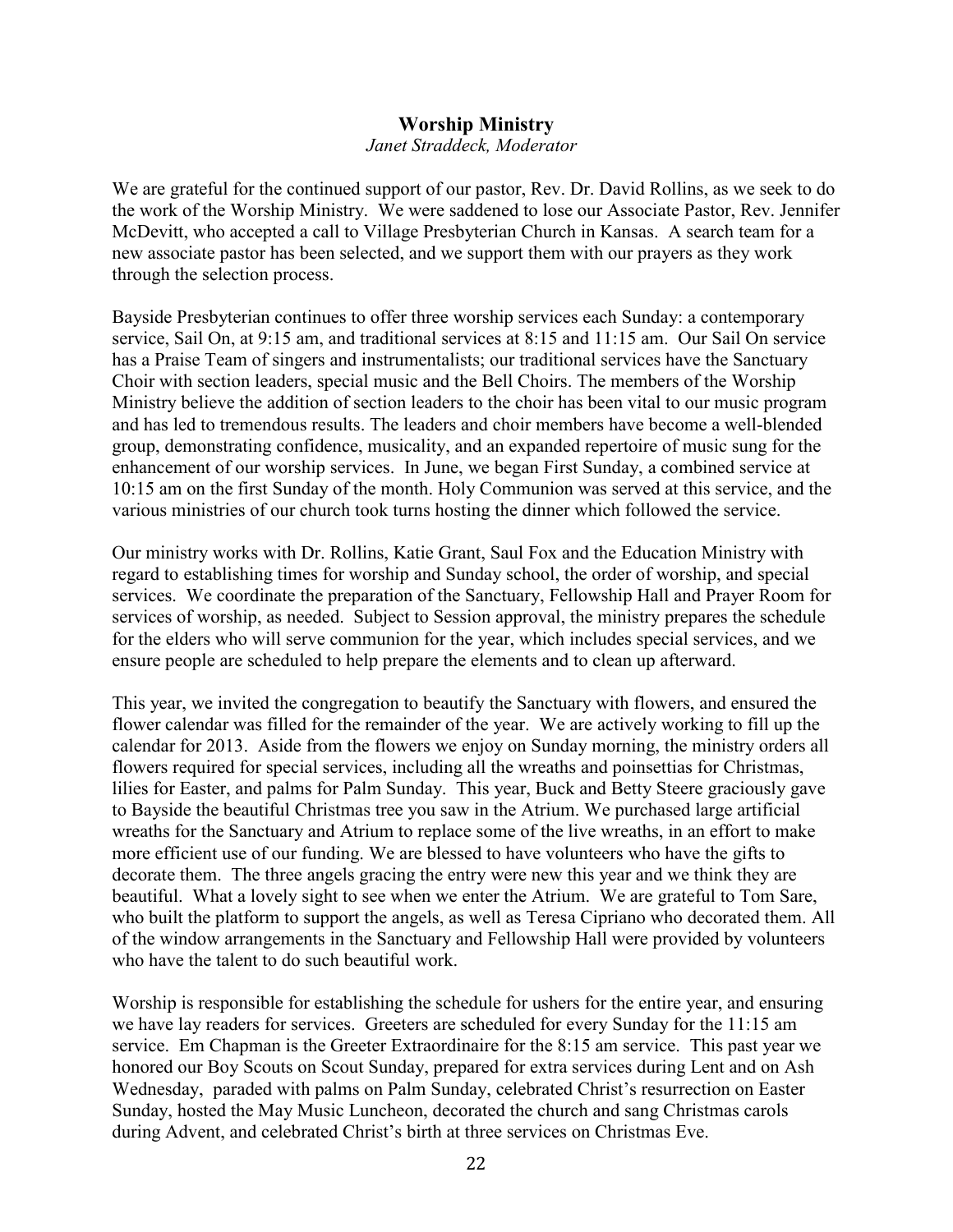#### **Bayside Presbyterian Men's Organization**

**Bob Rumney, President** 

This year the Bible Studies were Acts, Romans, Isaiah, Battles of the Bible, and the video, "Are you a Fan or a Follower of Jesus Christ?"

#### **January 28**

Reinactor, Ken Maynard, presented Paul's letter to the Colossians. A donation of \$100 was made to Savior Martial Arts in appreciation.

#### **February 11**

Bayside Boy Scouts cooked breakfast for the Annual Valentine's Day Breakfast.

#### **February 25**

A donation of \$250 was made to the Wounded Warrior Project

#### March 24

Our breakfast meeting was held in conjunction with the Community Service Day.

#### $\text{Mav} 5$

A donation of \$300 was made to purchase four new white tables for Fellowship Hall.

#### $Mav19$

A donation of \$300 was made to the Youth Toy Making Project.

#### June 16

Men of Faith Awards were made to John Hamilton, Bob Rumney, Fred White, Chris Viano, and Neil Bonney. Neil Bonney was selected as the Bayside nominee for the Man of the Year Award. This nomination was forwarded to the National Presbyterian Men's Organization.

#### July 28

During July, four men attended the Synod Men's Conference at Massanetta Springs.

#### **September 22**

A check for \$1000 was received from the daughter of Roger Melick for support of the youth and Boy Scout projects.

#### October 6

The following nominees for officer positions were made: Lin Haskins (Moderator), Bill Warden (Vice-Moderator), Bob Orcutt (Treasurer), Bernie Hobson (Secretary). The Annual Roy Brun Golf Tournament has held on October 20. One thousand dollars (\$1000) was raised for youth projects.

#### December 1

Bob Orcutt reported that 350 wooden toys were made by the youth of the church, to be given away for Christmas. Seventy-five dollars (\$75) was donated to the project.

#### December 15

The decision was made to continue with the Battles of the Bible next year. Two hundred dollars (\$200) was donated to the Salvation Army and Massanetta Springs.